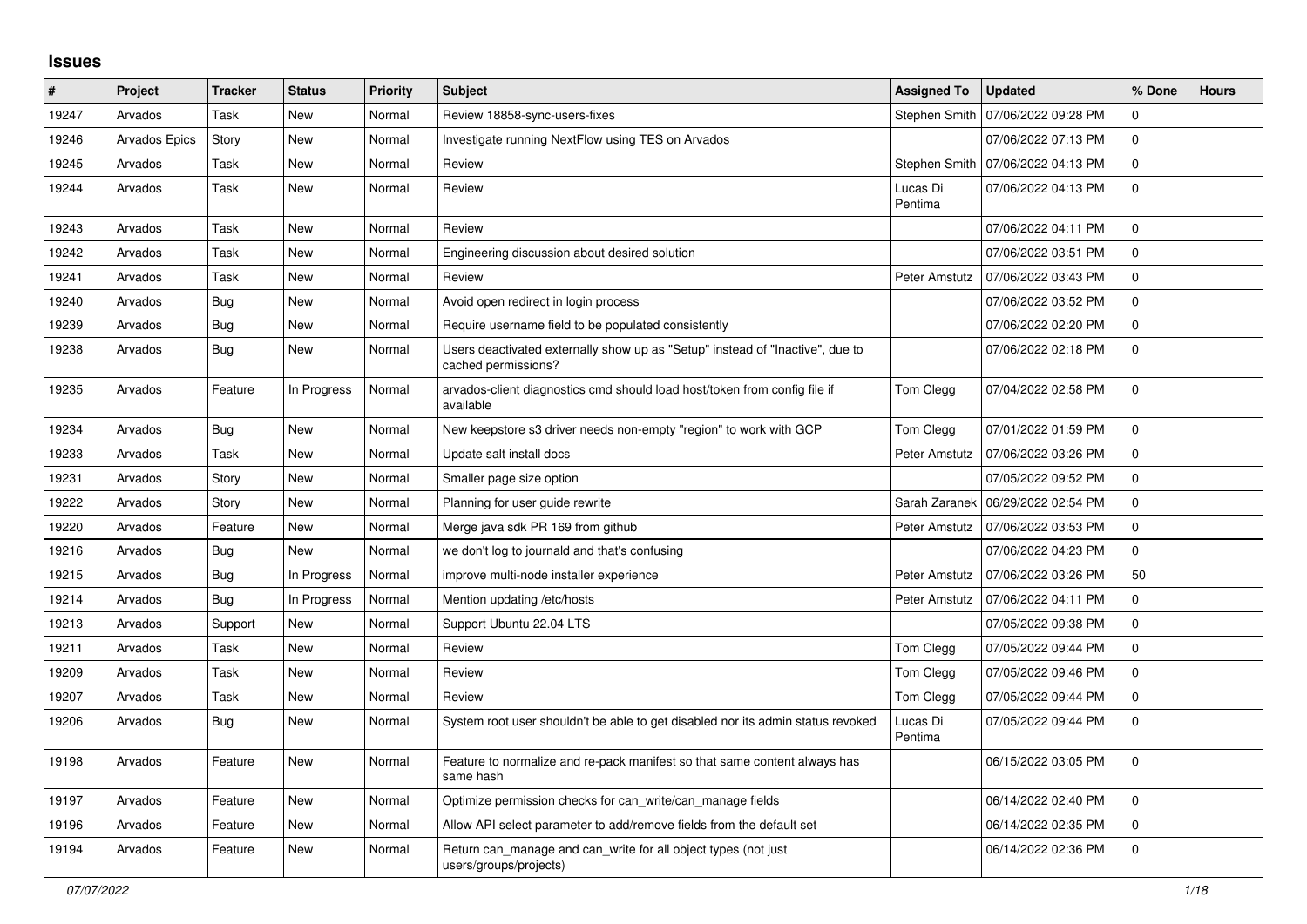| #     | Project                | <b>Tracker</b> | <b>Status</b> | <b>Priority</b> | Subject                                                                                                                  | <b>Assigned To</b>  | <b>Updated</b>                      | % Done       | <b>Hours</b> |
|-------|------------------------|----------------|---------------|-----------------|--------------------------------------------------------------------------------------------------------------------------|---------------------|-------------------------------------|--------------|--------------|
| 19191 | Arvados                | Task           | New           | Normal          | Review                                                                                                                   | Tom Clegg           | 07/05/2022 09:44 PM                 | 0            |              |
| 19188 | Arvados                | Task           | <b>New</b>    | Normal          | Review                                                                                                                   | Peter Amstutz       | 07/05/2022 09:44 PM                 | 0            |              |
| 19187 | Arvados                | Task           | In Progress   | Normal          | Review 19079-dual-mode-nav-links                                                                                         |                     | Stephen Smith   07/06/2022 03:31 PM | 0            |              |
| 19184 | Arvados                | Task           | In Progress   | Normal          | Review 19166-gateway-tunnel                                                                                              | Peter Amstutz       | 07/06/2022 03:31 PM                 | $\mathbf 0$  |              |
| 19181 | Arvados                | Story          | New           | Normal          | Workbench 2 uses replace_files API                                                                                       |                     | 07/05/2022 09:51 PM                 | 0            |              |
| 19180 | Arvados                | <b>Bug</b>     | New           | Normal          | Document how to create projects                                                                                          | Peter Amstutz       | 07/05/2022 09:44 PM                 | 0            |              |
| 19174 | Arvados                | Task           | <b>New</b>    | Normal          | Review tests branch                                                                                                      | Lucas Di<br>Pentima | 07/06/2022 03:30 PM                 | 0            |              |
| 19173 | Arvados                | Task           | New           | Normal          | Review rake task branch                                                                                                  | Lucas Di<br>Pentima | 07/06/2022 03:38 PM                 | $\mathbf 0$  |              |
| 19171 | Arvados Epics          | Story          | <b>New</b>    | Normal          | Playground onboarding                                                                                                    |                     | 06/01/2022 02:36 PM                 | $\mathbf 0$  |              |
| 19170 | Arvados Epics          | Story          | New           | Normal          | <b>CWL-Seek</b>                                                                                                          |                     | 05/31/2022 05:57 PM                 | $\mathbf 0$  |              |
| 19166 | Arvados                | Feature        | In Progress   | Normal          | Container shell support for SLURM and LSF dispatchers                                                                    | Tom Clegg           | 07/07/2022 04:32 AM                 | 0            |              |
| 19163 | Arvados                | Task           | New           | Normal          | Write rake task                                                                                                          | Peter Amstutz       | 07/06/2022 03:38 PM                 | 0            |              |
| 19162 | Arvados                | Task           | <b>New</b>    | Normal          | Add tests                                                                                                                | Peter Amstutz       | 07/06/2022 03:30 PM                 | $\mathbf 0$  |              |
| 19160 | Arvados                | Task           | New           | Normal          | Review                                                                                                                   | Peter Amstutz       | 07/05/2022 09:51 PM                 | 0            |              |
| 19154 | Arvados<br>Workbench 2 | Story          | New           | Normal          | Sharing dialog improvements followup                                                                                     |                     | 07/05/2022 09:51 PM                 | $\mathbf 0$  |              |
| 19150 | Arvados                | Feature        | <b>New</b>    | Normal          | `arvados-server install -type=test -test-suite-user=X` should add user X to<br>docker and fuse groups                    |                     | 05/20/2022 05:53 PM                 | 0            |              |
| 19143 | Arvados                | Bug            | In Progress   | Normal          | Display 'Workflow' records in the Project listing                                                                        | Peter Amstutz       | 07/06/2022 03:30 PM                 | 33           |              |
| 19142 | Arvados                | Task           | New           | Normal          | Workbench 2: Avoid loading "mounts" section in the "Project" or "All process"<br>view                                    |                     | Stephen Smith   07/06/2022 03:42 PM | $\mathbf{0}$ |              |
| 19140 | Arvados                | Feature        | New           | Normal          | Document a process by which you would set up a service account                                                           |                     | 07/05/2022 09:41 PM                 | 0            |              |
| 19139 | Arvados                | Bug            | New           | Normal          | Regular users should not be able to create user records; creating a user does<br>not make admin the "owner" of that user | Lucas Di<br>Pentima | 07/05/2022 09:44 PM                 | 0            |              |
| 19132 | Arvados Epics          | Story          | New           | Normal          | Versioning registered workflows                                                                                          |                     | 06/15/2022 02:51 PM                 | 0            |              |
| 19131 | Arvados<br>Workbench 2 | Feature        | New           | Normal          | Sharing URLs/Links: Allow the user to attach a personal note                                                             |                     | 07/05/2022 09:48 PM                 | 0            |              |
| 19121 | Arvados                | Task           | New           | Normal          | Review                                                                                                                   | Peter Amstutz       | 07/06/2022 03:40 PM                 | $\mathbf 0$  |              |
| 19117 | Arvados                | Task           | New           | Normal          | Review                                                                                                                   |                     | Stephen Smith   06/22/2022 02:53 PM | l 0          |              |
| 19091 | Arvados                | Feature        | New           | Normal          | Managed property to assert valid unix username                                                                           |                     | 05/02/2022 04:48 PM                 | $\mathbf 0$  |              |
| 19089 | Arvados Epics          | Task           | New           | Normal          | Cross-federation filter groups                                                                                           |                     | 05/02/2022 04:49 PM                 | 0            |              |
| 19086 | Arvados                | Feature        | New           | Normal          | Can provide input JSON/YAML when launching a Workflow as an alternative to<br>the input form                             | Peter Amstutz       | 06/22/2022 02:53 PM                 | $\mathbf 0$  |              |
| 19082 | Arvados                | Feature        | New           | Normal          | Scale default keep cache request with cores or RAM request                                                               |                     | 05/04/2022 03:19 PM                 | 0            |              |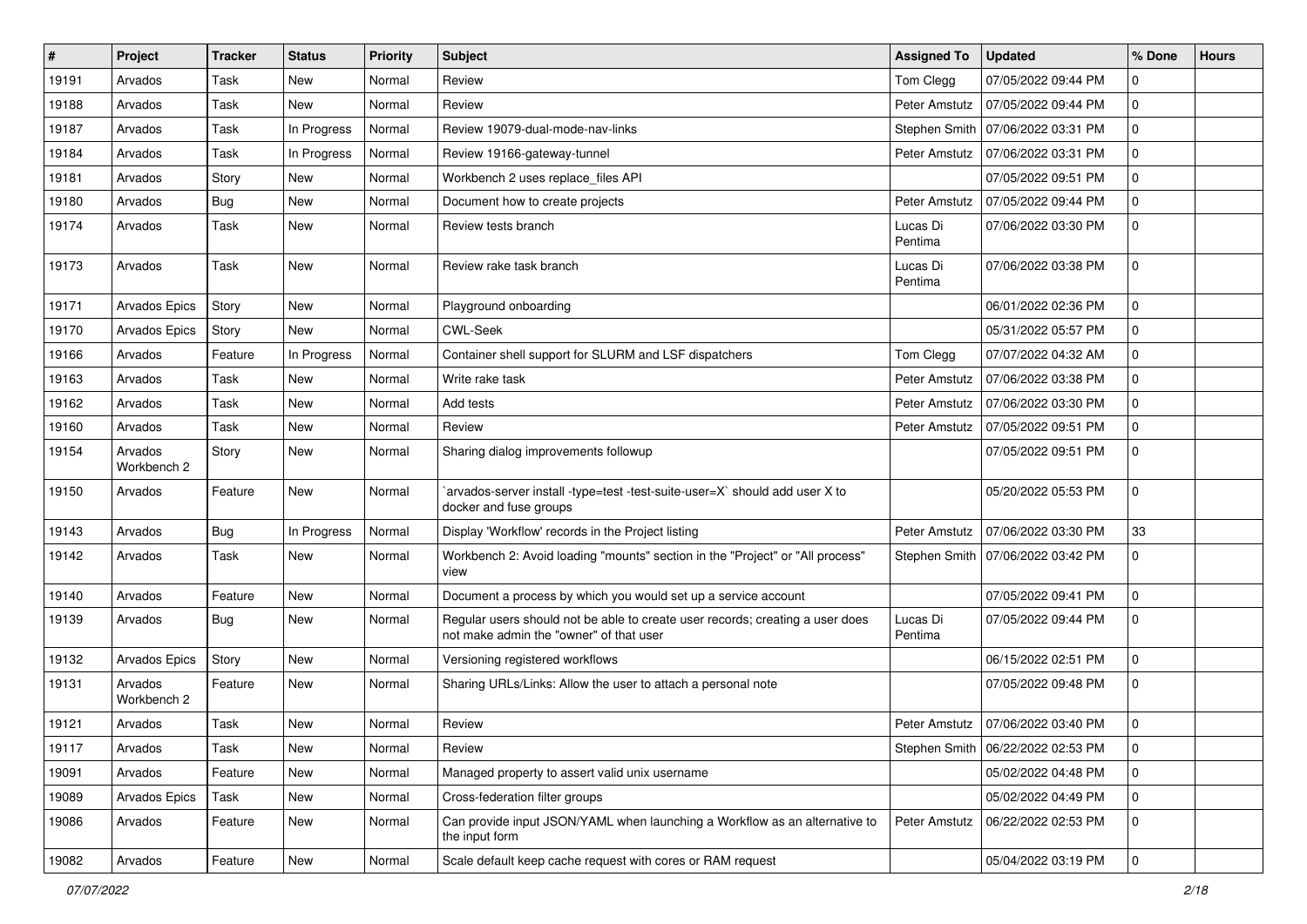| #     | <b>Project</b> | <b>Tracker</b> | <b>Status</b> | <b>Priority</b> | Subject                                                                                                 | <b>Assigned To</b>  | <b>Updated</b>      | % Done       | <b>Hours</b> |
|-------|----------------|----------------|---------------|-----------------|---------------------------------------------------------------------------------------------------------|---------------------|---------------------|--------------|--------------|
| 19081 | Arvados        | Bug            | In Progress   | Normal          | Possible bug passing cmd line arguments with spaces to singularity                                      | Tom Clegg           | 07/06/2022 03:40 PM | 100          |              |
| 19080 | Arvados        | Feature        | <b>New</b>    | Normal          | Offer to un-trash items, instead of "not found" dialog                                                  |                     | 07/05/2022 09:52 PM | 0            |              |
| 19079 | Arvados        | Feature        | In Progress   | Normal          | Need to be able to open links from advance search in new tab                                            | Stephen Smith       | 07/06/2022 03:31 PM | $\mathbf{0}$ |              |
| 19068 | Arvados        | Task           | New           | Normal          | Review                                                                                                  | Lucas Di<br>Pentima | 07/05/2022 09:47 PM | 0            |              |
| 19066 | Arvados        | Task           | <b>New</b>    | Normal          | Review                                                                                                  | Lucas Di<br>Pentima | 07/05/2022 09:45 PM | 0            |              |
| 19065 | Arvados        | Task           | <b>New</b>    | Normal          | Review                                                                                                  | Peter Amstutz       | 07/06/2022 03:27 PM | 0            |              |
| 19064 | Arvados        | Task           | New           | Normal          | Review                                                                                                  | Stephen Smith       | 07/05/2022 09:44 PM | 0            |              |
| 19063 | Arvados        | Task           | In Progress   | Normal          | Review 19052-fix-for-wrong-owner-on-search-list                                                         | Daniel Kutyła       | 07/06/2022 03:26 PM | 0            |              |
| 19058 | Arvados        | Support        | New           | Normal          | Add code scanning to jenkins pipeline                                                                   |                     | 04/27/2022 03:08 PM | 0            |              |
| 19057 | Arvados        | Bug            | New           | Normal          | [controller] should not allow adding the same user+login to a VM more than one<br>time                  |                     | 07/06/2022 04:08 PM | 0            |              |
| 19056 | Arvados        | Feature        | New           | Normal          | Environment variable / command line convention that specifies where to get<br>HOST/TOKEN settings.conf  |                     | 05/04/2022 03:18 PM | 0            |              |
| 19052 | Arvados        | Bug            | Feedback      | Normal          | Advanced search shows wrong value in owner column                                                       | Daniel Kutyła       | 07/06/2022 03:26 PM | 100          |              |
| 19051 | Arvados        | Bug            | New           | Normal          | Handle quotes in search strings correctly                                                               | Daniel Kutyła       | 07/05/2022 09:44 PM | 0            |              |
| 19048 | Arvados        | Bug            | <b>New</b>    | Normal          | Copying a folder in collection file browser results in empty folder                                     |                     | 07/05/2022 09:51 PM | 0            |              |
| 19047 | Arvados        | Feature        | New           | Normal          | Pythonic interface to launch workflows                                                                  |                     | 04/20/2022 07:41 PM | 0            |              |
| 19005 | Arvados        | Task           | <b>New</b>    | Normal          | Review                                                                                                  | Peter Amstutz       | 07/06/2022 03:30 PM | 0            |              |
| 19002 | Arvados        | Task           | <b>New</b>    | Normal          | Review                                                                                                  | Peter Amstutz       | 07/06/2022 03:38 PM | 0            |              |
| 18999 | Arvados        | Task           | New           | Normal          | Review                                                                                                  | Peter Amstutz       | 07/06/2022 03:23 PM | 0            |              |
| 18998 | Arvados        | Story          | <b>New</b>    | Normal          | keepstore ability to check token validity for uploads                                                   |                     | 07/06/2022 04:02 PM | 0            |              |
| 18997 | Arvados        | Story          | New           | Normal          | ability to migrate arvbox to arvados-server boot dev mode                                               | Tom Clegg           | 07/06/2022 04:08 PM | 0            |              |
| 18996 | Arvados        | <b>Bug</b>     | <b>New</b>    | Normal          | Container request's expires_at field                                                                    |                     | 07/05/2022 09:42 PM | 0            |              |
| 18990 | Arvados        | Bug            | <b>New</b>    | Normal          | should reflect the value of TLS/Insecure in the "Get API Token" dialog                                  | Daniel Kutyła       | 07/05/2022 09:50 PM | 0            |              |
| 18988 | Arvados        | Feature        | <b>New</b>    | Normal          | [CWL] support singularity/docker hint to make debugging workflows easier                                |                     | 04/11/2022 06:29 PM | 0            |              |
| 18979 | Arvados        | <b>Bug</b>     | In Progress   | Normal          | Missing VM login, user names not rendered                                                               | Stephen Smith       | 07/06/2022 03:30 PM | 0            |              |
| 18977 | Arvados        | <b>Bug</b>     | New           | Normal          | Mishandled Azure error?                                                                                 |                     | 04/12/2022 07:55 PM | 0            |              |
| 18975 | Arvados        | Feature        | In Progress   | Normal          | log viewer improvements                                                                                 | Lucas Di<br>Pentima | 07/06/2022 03:23 PM | 0            |              |
| 18973 | Arvados        | Story          | New           | Normal          | Test combinations of federation scenarios                                                               |                     | 07/05/2022 09:42 PM | $\mathbf{0}$ |              |
| 18970 | Arvados        | Feature        | <b>New</b>    | Normal          | Add support for publicly shared collections (anonymous user)                                            |                     | 04/04/2022 03:17 PM | 0            |              |
| 18969 | Arvados        | <b>Bug</b>     | New           | Normal          | Controller should monitor its own memory usage and pause requests handling<br>when memory usage is high |                     | 04/05/2022 02:53 PM | 0            |              |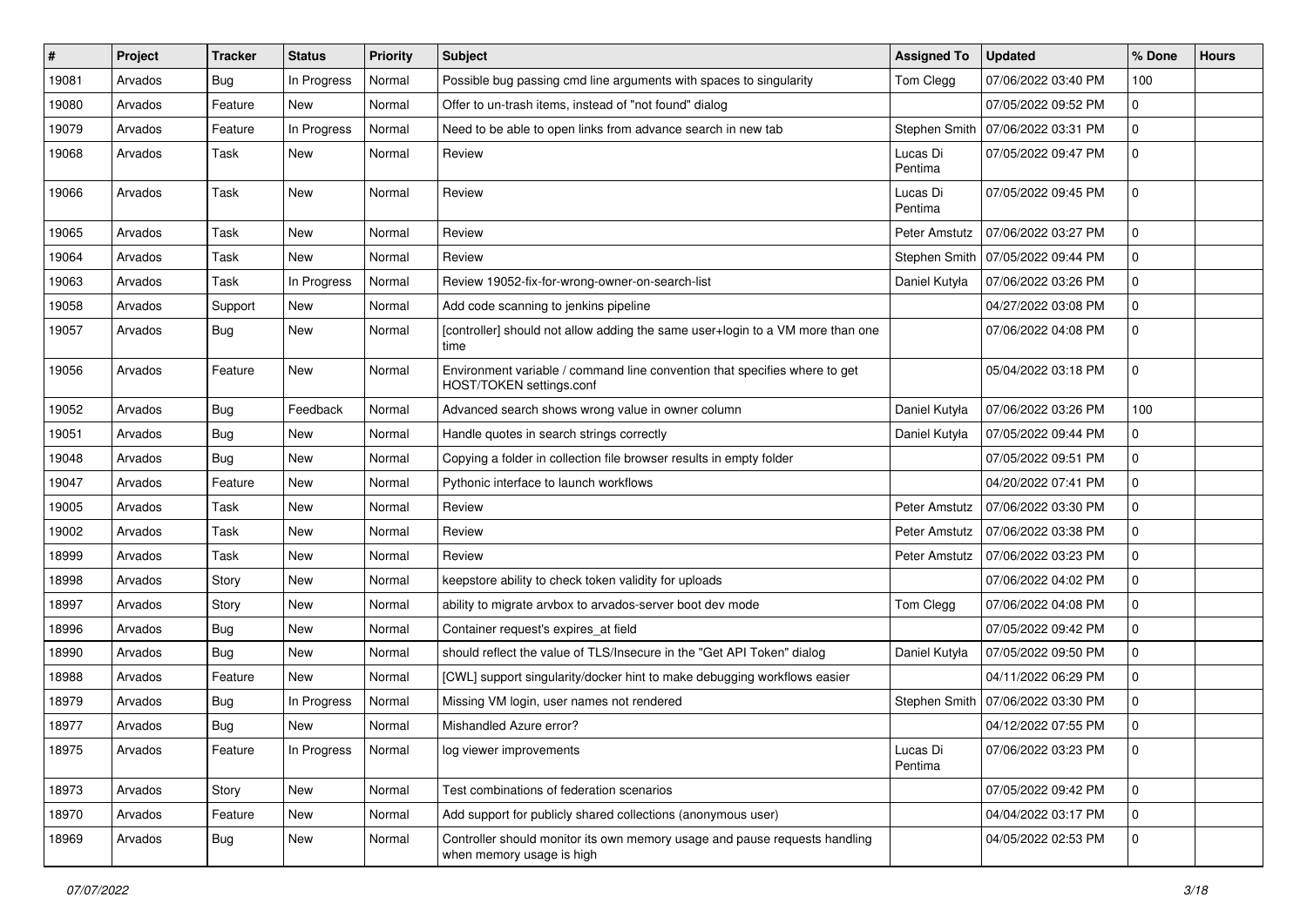| #     | Project       | <b>Tracker</b> | <b>Status</b> | <b>Priority</b> | Subject                                                                                                                     | <b>Assigned To</b>  | <b>Updated</b>      | % Done      | <b>Hours</b> |
|-------|---------------|----------------|---------------|-----------------|-----------------------------------------------------------------------------------------------------------------------------|---------------------|---------------------|-------------|--------------|
| 18968 | Arvados       | Story          | New           | Normal          | Should be able to pick directories within collections                                                                       | Stephen Smith       | 07/05/2022 09:44 PM | 0           |              |
| 18967 | Arvados       | Story          | <b>New</b>    | Normal          | drop legacy columns and tables                                                                                              |                     | 04/01/2022 07:03 PM | 0           |              |
| 18965 | Arvados       | <b>Bug</b>     | Feedback      | Normal          | does not preserve the desired destination url through the login process                                                     | Stephen Smith       | 07/06/2022 03:29 PM | 0           |              |
| 18964 | Arvados       | Bug            | New           | Normal          | Write better prefetch tests                                                                                                 |                     | 07/05/2022 09:48 PM | 0           |              |
| 18961 | Arvados       | Feature        | New           | Normal          | Go FileSystem / FUSE mount supports block caching & prefetch                                                                |                     | 05/04/2022 03:18 PM | 0           |              |
| 18960 | Arvados       | Feature        | New           | Normal          | crunch-run can use Go FUSE driver for read-only mounts                                                                      |                     | 05/04/2022 03:17 PM | 0           |              |
| 18951 | Arvados       | Task           | New           | Normal          | Review                                                                                                                      |                     | 07/05/2022 09:38 PM | 0           |              |
| 18946 | Arvados       | Feature        | New           | Normal          | Render fields of user profile from config                                                                                   |                     | 03/30/2022 02:29 PM | 0           |              |
| 18944 | Arvados       | Feature        | New           | Normal          | [controller] should log the user uuid used for the request                                                                  |                     | 07/05/2022 09:50 PM | 0           |              |
| 18942 | Arvados       | Story          | New           | Normal          | Remove perl SDK, tests, dependencies                                                                                        |                     | 03/29/2022 02:14 PM | 0           |              |
| 18937 | Arvados       | Feature        | New           | Low             | [config] simplify AnonymousUserToken configuration                                                                          |                     | 07/05/2022 09:49 PM | 0           |              |
| 18936 | Arvados       | Bug            | New           | Normal          | [api] [controller] remove reader_token support                                                                              |                     | 07/05/2022 09:52 PM | 0           |              |
| 18897 | Arvados       | Feature        | New           | Normal          | [go services] should log the uuid of the token used for each request (and if<br>available, the uuid of the associated user) |                     | 07/05/2022 09:49 PM | 0           |              |
| 18882 | Arvados       | Task           | <b>New</b>    | Normal          | Review                                                                                                                      | Daniel Kutyła       | 07/05/2022 09:44 PM | 0           |              |
| 18879 | Arvados       | Task           | New           | Normal          | Review                                                                                                                      | Lucas Di<br>Pentima | 07/05/2022 09:52 PM | 0           |              |
| 18877 | Arvados       | Task           | In Progress   | Normal          | Review 18692-frozen-projects-workbench-support                                                                              | Daniel Kutyła       | 07/06/2022 03:39 PM | 0           |              |
| 18874 | Arvados       | Support        | New           | Normal          | Merge workbench2 history into main Arvados repo                                                                             |                     | 07/05/2022 09:40 PM | 0           |              |
| 18871 | Arvados       | Feature        | New           | Normal          | WebDAV uses replace_files API                                                                                               |                     | 03/16/2022 02:13 PM | 0           |              |
| 18864 | Arvados       | Bug            | New           | Normal          | "Responsible person" link is wrong                                                                                          |                     | 03/14/2022 03:49 PM | 0           |              |
| 18863 | Arvados       | Feature        | New           | Normal          | [controller] add background job to clean up old container log records                                                       |                     | 07/05/2022 09:43 PM | 0           |              |
| 18862 | Arvados       | <b>Bug</b>     | New           | Normal          | [api] remove replay_job_log rake task                                                                                       |                     | 03/14/2022 03:43 PM | 0           |              |
| 18861 | Arvados       | Story          | New           | Normal          | Retire wb1                                                                                                                  |                     | 03/14/2022 02:48 PM | 0           |              |
| 18860 | Arvados       | Story          | New           | Normal          | Display number of container attempts and make it easy to access past logs                                                   |                     | 03/23/2022 06:53 PM | 0           |              |
| 18858 | Arvados       | Feature        | In Progress   | Normal          | sync-users-tool for synchronizing users                                                                                     | Lucas Di<br>Pentima | 07/06/2022 09:28 PM | 50          |              |
| 18853 | Arvados       | Story          | New           | Normal          | Get input collection uuid or metadata                                                                                       |                     | 03/10/2022 03:13 PM | 0           |              |
| 18847 | Arvados Epics | Story          | New           | Normal          | Structured type checking for properties                                                                                     |                     | 03/09/2022 05:50 PM | 0           |              |
| 18846 | Arvados       | Story          | New           | Normal          | Rendering rich descriptions                                                                                                 |                     | 03/09/2022 08:42 PM | 0           |              |
| 18842 | Arvados       | Feature        | New           | Normal          | Local disk keep cache for Python SDK/arv-mount                                                                              |                     | 03/08/2022 04:29 PM | 0           |              |
| 18841 | Arvados       | Feature        | New           | Normal          | Feature to inject additional info into wb2 details panel                                                                    |                     | 03/08/2022 09:59 PM | $\mathbf 0$ |              |
| 18840 | Arvados       | Feature        | New           | Normal          | Algorithm to repack small files into larger blocks                                                                          |                     | 03/08/2022 03:15 PM | 0           |              |
| 18817 | Arvados       | Task           | New           | Normal          | review                                                                                                                      | Peter Amstutz       | 07/06/2022 03:30 PM | $\mathbf 0$ |              |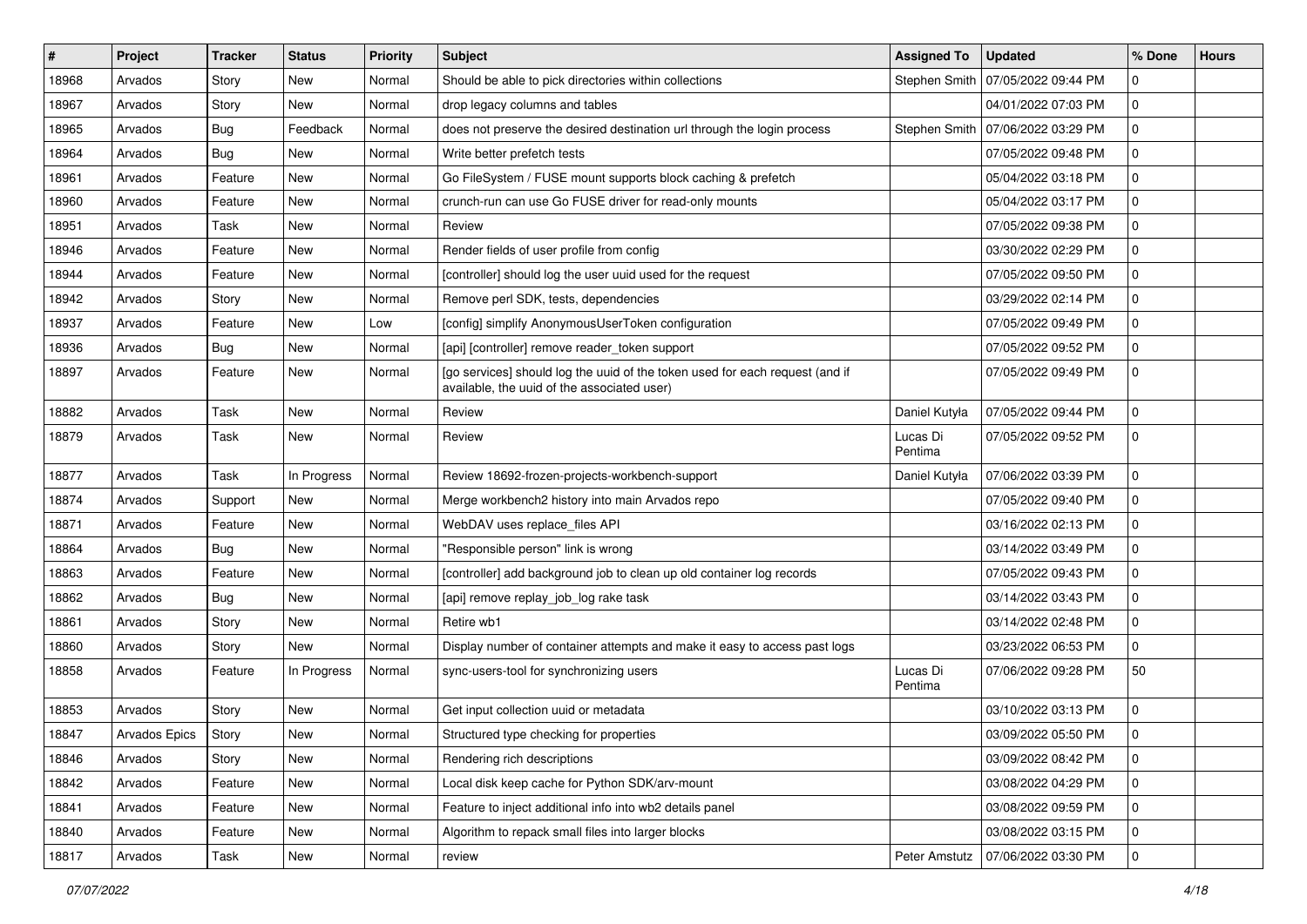| #     | Project                | <b>Tracker</b> | <b>Status</b> | <b>Priority</b> | <b>Subject</b>                                                                                   | <b>Assigned To</b>  | <b>Updated</b>      | % Done       | <b>Hours</b> |
|-------|------------------------|----------------|---------------|-----------------|--------------------------------------------------------------------------------------------------|---------------------|---------------------|--------------|--------------|
| 18815 | Arvados                | Task           | New           | Normal          | Review                                                                                           | Peter Amstutz       | 04/05/2022 02:53 PM | 0            |              |
| 18810 | Arvados                | Feature        | New           | Normal          | PySDK API Client wrapper methods that automatically translate properties using<br>a vocabulary   |                     | 03/01/2022 08:58 PM | 0            |              |
| 18800 | <b>Arvados Epics</b>   | Story          | New           | Normal          | Update Python SDK documentation                                                                  |                     | 06/06/2022 06:12 PM | 0            |              |
| 18799 | Arvados                | Story          | New           | Normal          | Strategy to tie the Python SDK to the API docs                                                   |                     | 02/23/2022 08:05 PM | 0            |              |
| 18798 | Arvados                | Story          | New           | Normal          | Turn code cookbook into liquid template & include files separately                               |                     | 02/23/2022 07:46 PM | 0            |              |
| 18797 | Arvados                | Story          | In Progress   | Normal          | Flesh out python sdk documentation in docstrings & ensure good presentation in<br>pydoc          |                     | 02/23/2022 08:04 PM | 0            |              |
| 18790 | Arvados                | Feature        | New           | Normal          | Access live container logs through arvados-client and crunch-run container<br>gateway            |                     | 02/18/2022 03:28 PM | 0            |              |
| 18788 | Arvados                | Feature        | New           | Normal          | User merge & migration support on LoginCluster federations                                       |                     | 05/04/2022 03:18 PM | 0            |              |
| 18775 | Arvados                | Feature        | New           | Normal          | Search in picker dialogue for selecting Projects/Files/Directories                               |                     | 07/05/2022 09:52 PM | 0            |              |
| 18765 | Arvados                | Bug            | New           | Normal          | engine configuration too big > 1048448 with singularity                                          |                     | 06/07/2022 01:56 PM | 0            |              |
| 18762 | Arvados                | Bug            | New           | Normal          | rails background tasks scaling issues                                                            |                     | 07/05/2022 09:42 PM | 0            |              |
| 18726 | Arvados                | Feature        | New           | Normal          | a-c-r uses arv-put internally to upload dependencies                                             |                     | 02/10/2022 04:53 PM | 0            |              |
| 18724 | Arvados                | Bug            | New           | Normal          | Collection file_names should contain full paths for substring matching                           |                     | 03/01/2022 09:11 PM | 0            |              |
| 18709 | Arvados                | Task           | New           | Normal          | Review                                                                                           | Peter Amstutz       | 07/05/2022 09:52 PM | 0            |              |
| 18706 | Arvados                | Task           | In Progress   | Normal          | Review<br>18594-Collection-Advanced-Menu-is-trying-to-fetch-User-record-with-collection-<br>uuid | Daniel Kutyła       | 02/03/2022 03:40 PM | $\mathbf{0}$ |              |
| 18697 | Arvados<br>Workbench 2 | Bug            | New           | Normal          | Cypress tests for federated scenarios                                                            | Lucas Di<br>Pentima | 07/05/2022 09:38 PM | 0            |              |
| 18693 | Arvados                | Story          | New           | Normal          | Deduplicate permission links                                                                     |                     | 07/06/2022 04:08 PM | 0            |              |
| 18692 | Arvados                | Feature        | In Progress   | Normal          | Frozen projects workbench support                                                                | Daniel Kutyła       | 07/06/2022 03:39 PM | 0            |              |
| 18689 | Arvados                | Feature        | New           | Normal          | support secret_environment                                                                       |                     | 04/06/2022 03:55 PM | 0            |              |
| 18685 | Arvados Epics          | Story          | New           | Normal          | Synchronize configuration on multi-node cluster                                                  |                     | 05/18/2022 02:35 PM | 0            |              |
| 18684 | Arvados Epics          | Story          | New           | Normal          | New user mode for Workbench (for use on Playground)                                              |                     | 02/18/2022 10:01 PM | 0            |              |
| 18677 | Arvados                | Feature        | New           | Normal          | Container runtime metrics API                                                                    |                     | 01/25/2022 06:56 PM | 0            |              |
| 18672 | Arvados                | Feature        | New           | Normal          | [go sdk] describe + implement desired Go SDK                                                     |                     | 01/24/2022 09:34 PM | 0            |              |
| 18671 | Arvados                | Bug            | New           | Normal          | [go sdk] update documentation                                                                    |                     | 01/24/2022 09:33 PM | $\mathbf 0$  |              |
| 18669 | Arvados                | Task           | New           | Normal          | review 18668-add-project-support-to-deduplication-report                                         |                     | 01/24/2022 04:51 PM | $\mathbf 0$  |              |
| 18668 | Arvados                | Feature        | In Progress   | Normal          | [deduplication report] add project support                                                       | Ward<br>Vandewege   | 01/24/2022 04:50 PM | $\mathbf 0$  |              |
| 18650 | Arvados                | Task           | New           | Normal          | Design API for helper methods for working with vocabularies                                      | Peter Amstutz       | 01/19/2022 04:52 PM | 0            |              |
| 18623 | Arvados                | Feature        | New           | Normal          | Ensure Etag can be used and honor If-Match header in updates                                     |                     | 01/12/2022 04:50 PM | 0            |              |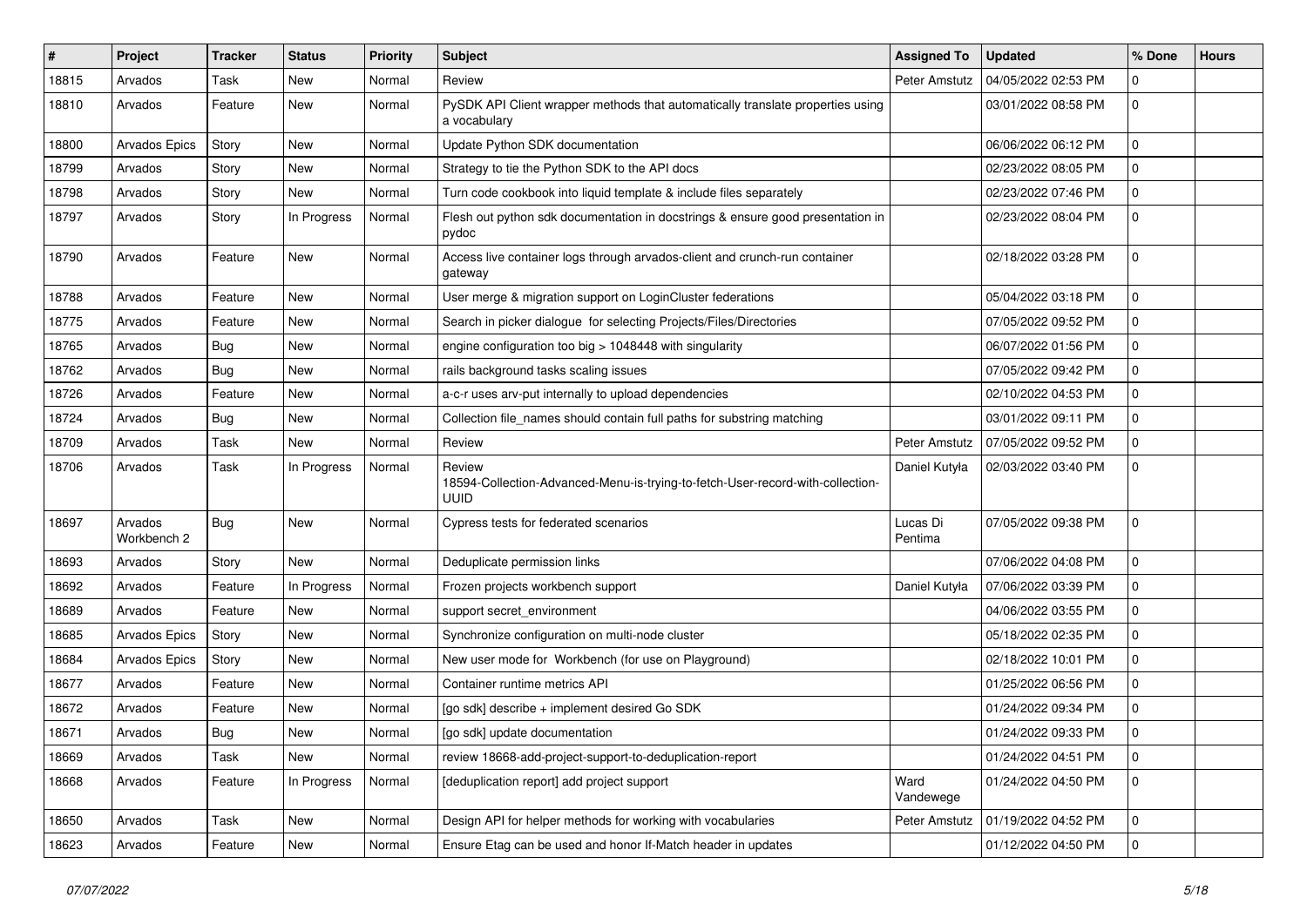| #     | <b>Project</b>         | <b>Tracker</b> | <b>Status</b> | <b>Priority</b> | <b>Subject</b>                                                                                                                                     | <b>Assigned To</b>  | <b>Updated</b>      | % Done       | <b>Hours</b> |
|-------|------------------------|----------------|---------------|-----------------|----------------------------------------------------------------------------------------------------------------------------------------------------|---------------------|---------------------|--------------|--------------|
| 18621 | Arvados                | Feature        | New           | Normal          | Ability for admin to purge old versions of a collection                                                                                            |                     | 01/10/2022 04:41 PM | 0            |              |
| 18620 | Arvados                | Feature        | <b>New</b>    | Normal          | [LSF] use btop to adjust relative priorities of arvados jobs                                                                                       |                     | 01/10/2022 03:45 PM | 0            |              |
| 18618 | Arvados                | <b>Bug</b>     | New           | Normal          | Reusing workflows/steps is too slow                                                                                                                |                     | 01/07/2022 07:12 PM | 0            |              |
| 18616 | Arvados                | Task           | New           | Normal          | Review                                                                                                                                             | Ward<br>Vandewege   | 01/19/2022 04:23 PM | 0            |              |
| 18615 | Arvados                | Task           | New           | Normal          | Review                                                                                                                                             | Lucas Di<br>Pentima | 07/05/2022 09:42 PM | 0            |              |
| 18613 | Arvados                | Task           | New           | Normal          | Review                                                                                                                                             | Peter Amstutz       | 07/05/2022 09:41 PM | $\mathbf{0}$ |              |
| 18609 | Arvados                | Task           | New           | Normal          | Review                                                                                                                                             | Ward<br>Vandewege   | 01/18/2022 08:55 PM | 0            |              |
| 18587 | Arvados<br>Workbench 2 | <b>Bug</b>     | New           | Normal          | 'Copy selected into collection" incorrect behavior                                                                                                 | Lucas Di<br>Pentima | 02/02/2022 04:00 PM | 0            |              |
| 18586 | Arvados                | Bug            | <b>New</b>    | Normal          | Remove docs/code for unsupported AsyncPermissionsUpdateInterval                                                                                    |                     | 12/14/2021 04:21 PM | 0            |              |
| 18576 | Arvados                | Feature        | New           | Normal          | arv-put converts properties aliases to vocabulary ids                                                                                              |                     | 04/05/2022 02:53 PM | 0            |              |
| 18573 | Arvados                | Feature        | New           | Normal          | packer compute image builder script should take an explicit arvados package<br>version to install instead of latest in selected package repository |                     | 12/09/2021 05:01 PM | 0            |              |
| 18564 | Arvados                | Feature        | <b>New</b>    | Normal          | [art] run jenkins release build steps with a set of parameters                                                                                     |                     | 07/05/2022 09:41 PM | 0            |              |
| 18563 | Arvados                | Bug            | <b>New</b>    | Normal          | [config] simplify/streamline InternalURLs/ExternalURL situation                                                                                    |                     | 07/05/2022 09:50 PM | 0            |              |
| 18548 | Arvados                | Feature        | New           | Normal          | Ability to share a link to the "Get API Token" dialog in WB"                                                                                       |                     | 12/03/2021 03:22 PM | 0            |              |
| 18516 | Arvados                | Story          | New           | Normal          | run Theia interactively for development on shell and/or compute nodes                                                                              |                     | 12/01/2021 05:47 PM | 0            |              |
| 18515 | Arvados                | Story          | <b>New</b>    | Normal          | run interactive Jupyter on shell and/or compute nodes                                                                                              |                     | 12/01/2021 05:17 PM | 0            |              |
| 18514 | Arvados                | Story          | New           | Normal          | Research framework for interactive tutorials that overlay the app                                                                                  |                     | 12/01/2021 03:49 PM | 0            |              |
| 18512 | Arvados                | Task           | In Progress   | Normal          | Review 18488-nonblocking-advisory-lock                                                                                                             | Tom Clegg           | 12/02/2021 04:59 PM | 0            |              |
| 18501 | Arvados                | Bug            | New           | Normal          | Add option in ARV GUI to open link in new tab                                                                                                      |                     | 11/30/2021 03:43 PM | 0            |              |
| 18500 | Arvados                | <b>Bug</b>     | <b>New</b>    | Normal          | Arvados CV for "Study Type" property not active                                                                                                    |                     | 11/30/2021 03:41 PM | 0            |              |
| 18499 | Arvados                | <b>Bug</b>     | <b>New</b>    | Normal          | Advanced Dialog on collections shows the manifest_text as null                                                                                     |                     | 11/30/2021 03:38 PM | 0            |              |
| 18498 | Arvados                | <b>Bug</b>     | New           | Normal          | WB2 collection UUID in project URL shows blank page                                                                                                |                     | 11/30/2021 03:37 PM | 0            |              |
| 18486 | Arvados                | <b>Bug</b>     | New           | Normal          | Docker containers are always removed                                                                                                               |                     | 12/07/2021 03:31 PM | 0            |              |
| 18481 | Arvados                | Bug            | New           | Normal          | Workbench allows setting values with leading and trailing whitespace in property<br>values                                                         |                     | 11/26/2021 08:13 AM | 0            |              |
| 18464 | Arvados                | Feature        | New           | Normal          | Batch update endpoint for permission changes                                                                                                       |                     | 11/22/2021 03:33 PM | 0            |              |
| 18463 | Arvados                | Feature        | New           | Normal          | Sharing dialog shows all permissions including indirect and allows searching for<br>users by name                                                  |                     | 11/22/2021 03:20 PM | $\mathbf 0$  |              |
| 18462 | Arvados                | Story          | New           | Normal          | Requesting object by uuid should return 403 instead of 404                                                                                         |                     | 11/22/2021 03:20 PM | 0            |              |
| 18393 | Arvados                | <b>Bug</b>     | New           | Normal          | [workbench2] forces relogin on every new window/tab                                                                                                |                     | 11/19/2021 02:43 PM | 0            |              |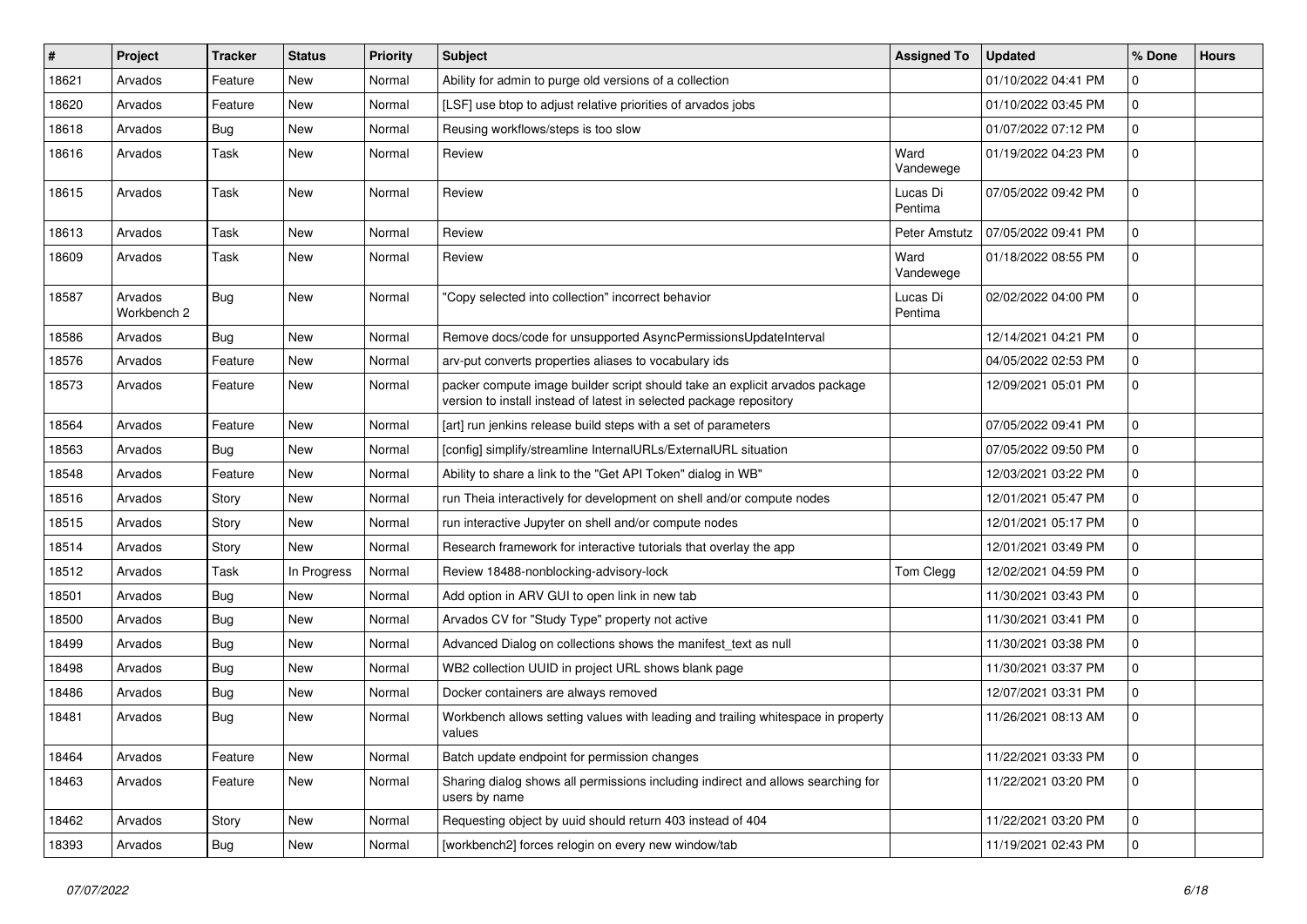| ∦     | Project                | Tracker    | <b>Status</b> | <b>Priority</b> | <b>Subject</b>                                                                                                            | <b>Assigned To</b> | <b>Updated</b>      | % Done       | <b>Hours</b> |
|-------|------------------------|------------|---------------|-----------------|---------------------------------------------------------------------------------------------------------------------------|--------------------|---------------------|--------------|--------------|
| 18390 | <b>Arvados Epics</b>   | Story      | In Progress   | Normal          | Frozen projects                                                                                                           |                    | 06/01/2022 02:21 PM | $\Omega$     |              |
| 18385 | Arvados                | Bug        | New           | Normal          | arvados-server config-dump   arvados-server config-check -config=- spurious<br>warnings                                   |                    | 11/16/2021 09:06 PM | 0            |              |
| 18371 | Arvados<br>Workbench 2 | Bug        | New           | Normal          | Handle unreachable API server better on startup                                                                           |                    | 11/15/2021 07:09 PM | $\Omega$     |              |
| 18369 | Arvados                | Feature    | <b>New</b>    | Normal          | [doc] describe the block packing algorithm used by our various Keep clients<br>(arv-put, python sdk, keep-web, arv-mount) |                    | 11/15/2021 04:14 PM | $\Omega$     |              |
| 18368 | Arvados                | Feature    | <b>New</b>    | Normal          | Notification banner                                                                                                       |                    | 07/05/2022 09:52 PM | 0            |              |
| 18362 | Arvados                | Story      | New           | Normal          | cwltest results for Arvados produces badges which can be linked to from<br>commonwl.org                                   |                    | 11/10/2021 05:41 PM | 0            |              |
| 18350 | Arvados Epics          | Story      | <b>New</b>    | Normal          | Login cluster with only arvados-controller & no fallback to Rails                                                         |                    | 02/18/2022 10:00 PM | $\mathbf 0$  |              |
| 18347 | Arvados                | Feature    | New           | Normal          | Cache negative token lookups in federation/OIDC                                                                           |                    | 11/23/2021 09:07 PM | 0            |              |
| 18345 | Arvados                | Bug        | New           | Normal          | Activity script crash                                                                                                     |                    | 11/23/2021 09:13 PM | 0            |              |
| 18342 | Arvados Epics          | Story      | <b>New</b>    | Normal          | Stream Keep data to minimize latency and memory usage                                                                     |                    | 05/09/2022 03:21 PM | $\mathbf 0$  |              |
| 18341 | Arvados                | Story      | <b>New</b>    | Normal          | "arvados-server init" can set up a single-node production cluster                                                         |                    | 11/08/2021 02:39 PM | $\Omega$     |              |
| 18338 | Arvados                | Story      | <b>New</b>    | Normal          | "arvados-server init" can use a local root CA to sign certificates                                                        |                    | 11/05/2021 03:27 PM | $\mathbf{0}$ |              |
| 18337 | <b>Arvados Epics</b>   | Story      | New           | Normal          | Easy install via OS package                                                                                               |                    | 06/29/2022 06:27 PM | 0            |              |
| 18335 | Arvados                | Feature    | <b>New</b>    | Normal          | Export health checks as Prometheus metrics                                                                                |                    | 11/04/2021 03:58 PM | 0            |              |
| 18334 | Arvados                | Bug        | <b>New</b>    | Normal          | Accept release info changes in docker recipes                                                                             |                    | 11/04/2021 03:23 PM | $\Omega$     |              |
| 18311 | Arvados                | <b>Bug</b> | New           | Normal          | [cwl] test 221 in the 1.2 conformance suite is failing on singularity                                                     | Peter Amstutz      | 07/05/2022 09:42 PM | $\Omega$     |              |
| 18292 | Arvados                | Bug        | New           | Normal          | [cleanup] remove AssignNodeHostname from the configuration. Also from the<br>documentation.                               |                    | 10/22/2021 09:24 PM | 0            |              |
| 18291 | Arvados                | Task       | In Progress   | Normal          | Review 18287-external-url-defaults                                                                                        | Tom Clegg          | 10/22/2021 07:19 PM | $\mathbf{0}$ |              |
| 18280 | Arvados                | Bug        | New           | Normal          | Advanced Search in ARV PROD GUI non-functional                                                                            |                    | 10/20/2021 04:46 PM | $\mathbf{0}$ |              |
| 18279 | Arvados                | Bug        | New           | Normal          | Data Collection page on 2.3.0 rc2                                                                                         |                    | 10/20/2021 04:45 PM | 0            |              |
| 18278 | Arvados                | Bug        | New           | Normal          | [k8s] start using an ingress                                                                                              | Ward<br>Vandewege  | 11/09/2021 07:56 PM | 0            |              |
| 18266 | Arvados                | Bug        | New           | Normal          | Turn manual testing plan for WB2 into tickets to write cypress tests                                                      |                    | 07/05/2022 09:38 PM | 0            |              |
| 18262 | Arvados                | Bug        | New           | Normal          | [crunch-run] handle out-of-diskspace on the compute node better                                                           |                    | 10/08/2021 09:42 PM | $\mathbf{0}$ |              |
| 18255 | Arvados                | Story      | <b>New</b>    | Normal          | Proof of concept Arvados single-node AMI                                                                                  |                    | 10/06/2021 03:25 PM | $\Omega$     |              |
| 18241 | Arvados                | Story      | New           | Normal          | "NanoCPUs can not be set" Docker error                                                                                    |                    | 10/13/2021 03:13 PM | $\mathbf 0$  |              |
| 18239 | Arvados                | Story      | New           | Normal          | Add Kubernetes testing to CI                                                                                              |                    | 11/09/2021 07:56 PM | $\mathbf 0$  |              |
| 18235 | Arvados                | Task       | New           | Normal          | Review                                                                                                                    | Ward<br>Vandewege  | 11/10/2021 04:05 PM | $\Omega$     |              |
| 18234 | Arvados                | Task       | New           | Normal          | Review                                                                                                                    | Ward<br>Vandewege  | 11/10/2021 04:14 PM | $\mathbf 0$  |              |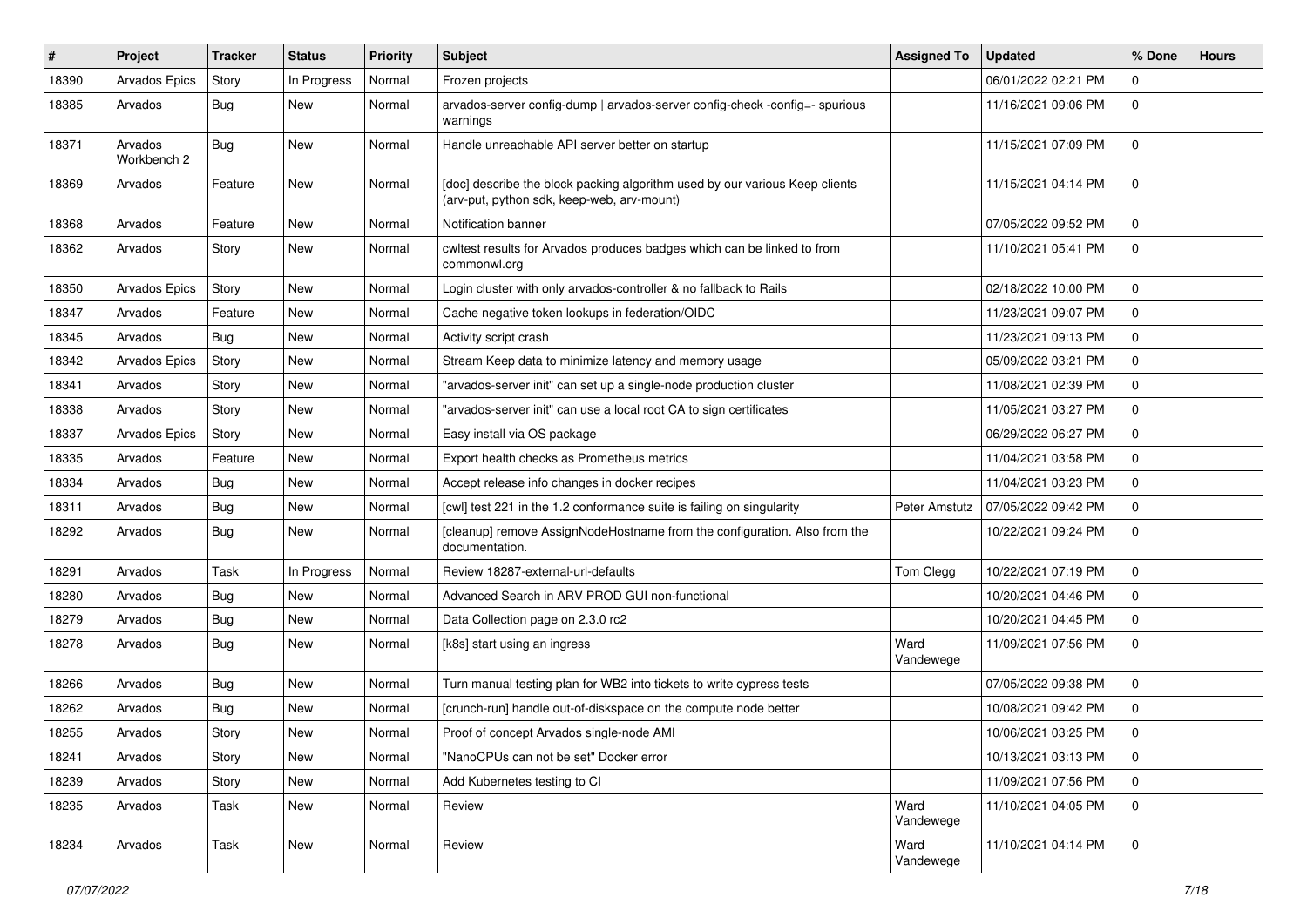| $\#$  | Project                | <b>Tracker</b> | <b>Status</b> | Priority | Subject                                                                                           | <b>Assigned To</b> | <b>Updated</b>      | % Done       | <b>Hours</b> |
|-------|------------------------|----------------|---------------|----------|---------------------------------------------------------------------------------------------------|--------------------|---------------------|--------------|--------------|
| 18227 | Arvados                | Task           | New           | Normal   | Review                                                                                            | Peter Amstutz      | 07/05/2022 09:43 PM | 0            |              |
| 18225 | Arvados                | Task           | In Progress   | Normal   | Review 18207-Workbench2-is-not-clearing-the-project-content-when-switching                        | Daniel Kutyła      | 01/06/2022 03:51 PM | 0            |              |
| 18221 | Arvados                | Story          | In Progress   | Normal   | Test coverage plan for combinations of slurm/lsf/cloud singularity/docker                         |                    | 07/05/2022 09:43 PM | $\mathbf{0}$ |              |
| 18220 | Arvados                | <b>Bug</b>     | <b>New</b>    | Normal   | Support Docker ENTRYPOINT on Singularity in crunch-run                                            |                    | 09/29/2021 03:25 PM | 0            |              |
| 18218 | Arvados                | Feature        | <b>New</b>    | Normal   | ARV GUI: perform operations on files selected via the filter                                      |                    | 09/28/2021 08:30 PM | $\mathbf{0}$ |              |
| 18217 | Arvados                | Feature        | New           | Normal   | Enable file sorting in Data Collection                                                            |                    | 09/28/2021 07:45 PM | 0            |              |
| 18214 | Arvados                | <b>Bug</b>     | <b>New</b>    | Normal   | global search results link to wb1 not wb2                                                         |                    | 09/28/2021 07:30 PM | $\mathbf 0$  |              |
| 18213 | Arvados                | Feature        | New           | Normal   | Arvados "display in new tab" shows outdated data                                                  |                    | 09/28/2021 07:28 PM | $\mathbf 0$  |              |
| 18212 | Arvados                | <b>Bug</b>     | New           | Normal   | Read-only users can't open file in new tab                                                        |                    | 09/28/2021 07:27 PM | 0            |              |
| 18211 | Arvados                | Feature        | <b>New</b>    | Normal   | Should the Loading Progress bar always be shown?                                                  |                    | 09/28/2021 07:16 PM | $\mathbf{0}$ |              |
| 18210 | Arvados                | <b>Bug</b>     | New           | Normal   | Create Mountainduck Bookmark files not working                                                    |                    | 09/28/2021 07:14 PM | $\mathbf{0}$ |              |
| 18209 | Arvados                | Feature        | New           | Normal   | Re-run process on arvados throws error                                                            |                    | 09/28/2021 07:12 PM | 0            |              |
| 18208 | Arvados                | <b>Bug</b>     | <b>New</b>    | Normal   | Workbench2 search shows all sites even if just searching in one site                              |                    | 09/28/2021 07:09 PM | $\mathbf{0}$ |              |
| 18205 | Arvados                | Feature        | New           | Normal   | [api] [cloud] add live compute instance price to container record                                 |                    | 07/05/2022 09:40 PM | $\Omega$     |              |
| 18204 | Arvados                | Bug            | New           | Normal   | Workbench2 is missing a UI that shows which group a user is member of                             |                    | 09/27/2021 08:47 PM | 0            |              |
| 18202 | Arvados<br>Workbench 2 | Bug            | New           | Normal   | User Attributes Dialog are incorrectly displayed                                                  |                    | 09/27/2021 08:36 PM | $\Omega$     |              |
| 18201 | Arvados<br>Workbench 2 | <b>Bug</b>     | <b>New</b>    | Normal   | "Shared with me" Tree keeps expanding even if I closed it intentionally                           |                    | 09/27/2021 08:28 PM | $\mathbf 0$  |              |
| 18200 | Arvados<br>Workbench 2 | Bug            | New           | Normal   | Different content size of collection & files in wb2 vs wb                                         |                    | 09/27/2021 08:17 PM | $\mathbf 0$  |              |
| 18199 | Arvados                | Bug            | <b>New</b>    | Normal   | Issue with sharing settings of "open access" new projects                                         |                    | 09/27/2021 07:58 PM | $\mathbf{0}$ |              |
| 18198 | Arvados                | Bug            | <b>New</b>    | Normal   | "copy selected files into collection" function in WB2 extremely slow                              |                    | 09/27/2021 07:45 PM | 0            |              |
| 18197 | Arvados                | Feature        | New           | Normal   | add search option to input selection when running a workflow                                      |                    | 09/27/2021 07:41 PM | $\mathbf 0$  |              |
| 18196 | Arvados                | Feature        | New           | Normal   | expose saved searches as browsing option on the left side                                         |                    | 09/27/2021 07:39 PM | 0            |              |
| 18194 | Arvados                | Feature        | <b>New</b>    | Normal   | "Release" as search option                                                                        |                    | 09/27/2021 07:35 PM | $\mathbf{0}$ |              |
| 18193 | Arvados                | Feature        | New           | Normal   | Multi-select collections and projects to delete them                                              |                    | 09/27/2021 07:14 PM | $\mathbf{0}$ |              |
| 18192 | Arvados                | Bug            | New           | Normal   | Advanced search is showing ROX IDs in the search field syntax instead of clear<br>values          |                    | 09/27/2021 07:13 PM | $\Omega$     |              |
| 18191 | Arvados                | <b>Bug</b>     | New           | Normal   | [doc] the compute node image doc does not take releases into account                              |                    | 09/24/2021 09:50 PM | 0            |              |
| 18182 | Arvados                | Feature        | <b>New</b>    | Normal   | Parameter on get_permissions API to return every user and group with<br>permissions               |                    | 11/24/2021 04:15 PM | $\mathbf 0$  |              |
| 18181 | Arvados                | Feature        | New           | Normal   | Ability to specify a % of compute instance price that user is willing to go over<br>from cheapest |                    | 09/22/2021 04:06 PM | $\mathbf 0$  |              |
| 18179 | Arvados Epics          | Story          | New           | Normal   | Better spot instance support                                                                      |                    | 03/23/2022 01:47 PM | $\mathbf 0$  |              |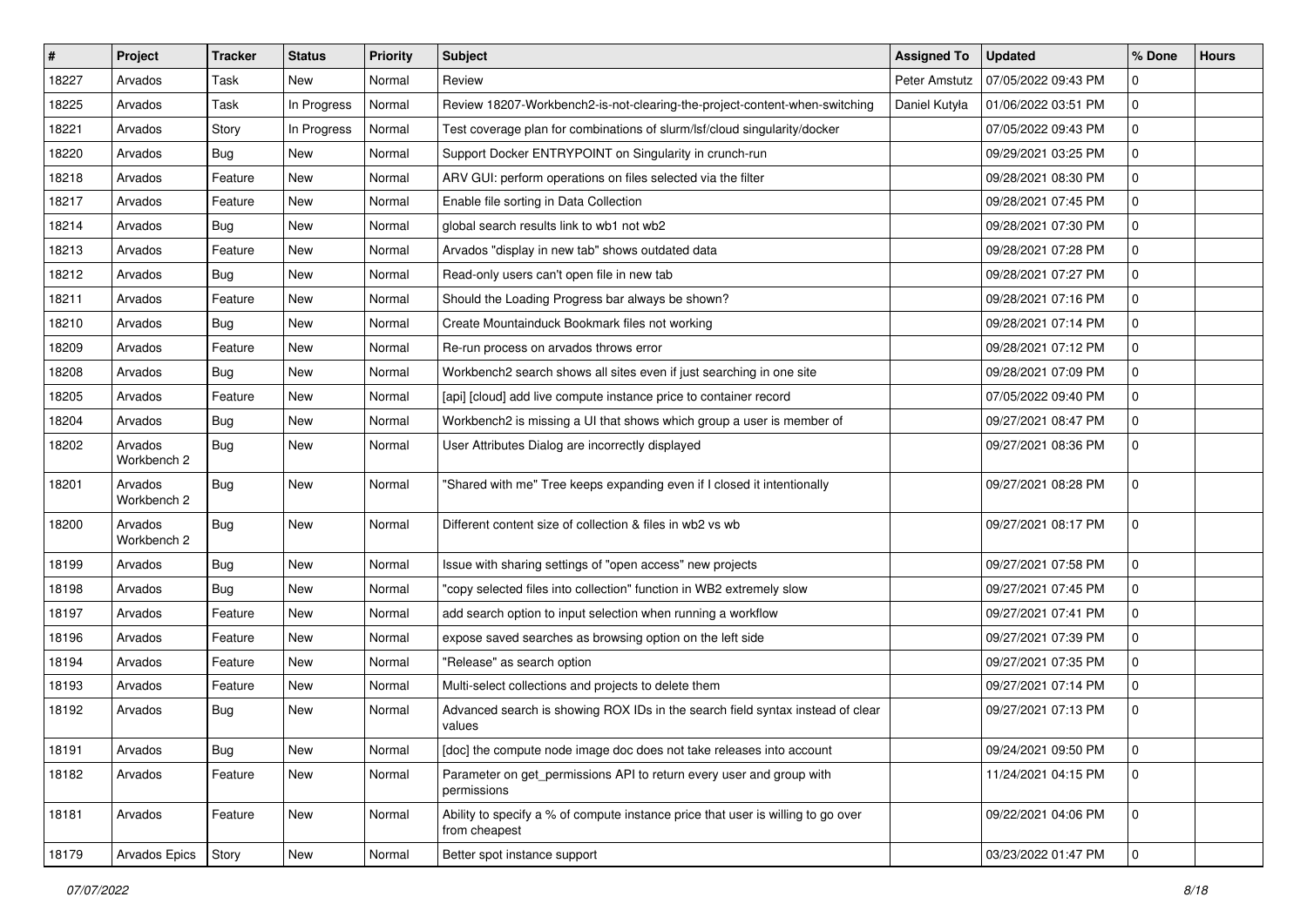| #     | <b>Project</b>       | <b>Tracker</b> | <b>Status</b> | Priority | <b>Subject</b>                                                                                                            | <b>Assigned To</b> | <b>Updated</b>      | % Done      | <b>Hours</b> |
|-------|----------------------|----------------|---------------|----------|---------------------------------------------------------------------------------------------------------------------------|--------------------|---------------------|-------------|--------------|
| 18174 | Arvados              | Feature        | New           | Normal   | [servers] add logging with automatic rotation to user-specified directory                                                 |                    | 09/21/2021 09:08 PM | 0           |              |
| 18170 | Arvados              | Bug            | <b>New</b>    | Normal   | Display of long names can be improved on WB2                                                                              |                    | 09/20/2021 06:19 PM | 0           |              |
| 18168 | Arvados              | <b>Bug</b>     | New           | Normal   | Workbench2 Trash is not listing all trashed items                                                                         |                    | 09/20/2021 06:14 PM | 0           |              |
| 18167 | Arvados              | <b>Bug</b>     | New           | Normal   | Files in collection are not sorted                                                                                        |                    | 09/20/2021 05:38 PM | 0           |              |
| 18166 | Arvados              | <b>Bug</b>     | New           | Normal   | [Release] Auto-sync the arvados gem dependencies on RailsAPI and<br>Workbench1                                            |                    | 11/10/2021 04:14 PM | 0           |              |
| 18165 | Arvados              | Feature        | <b>New</b>    | Normal   | Whole-collection search in new collection viewer                                                                          |                    | 09/20/2021 02:43 PM | 0           |              |
| 18163 | Arvados              | Feature        | New           | Normal   | [Crunch] add CWL extension to limit the number of concurrently running jobs<br>during a scatter                           |                    | 01/10/2022 03:42 PM | 0           |              |
| 18161 | Arvados              | <b>Bug</b>     | New           | Normal   | [a-d-c] the arvados_dispatchcloud_queue_entries prometheus metric should<br>report actual instance types                  |                    | 09/16/2021 04:41 PM | 0           |              |
| 18150 | Arvados              | Story          | <b>New</b>    | Normal   | Document configuration items for customizing text in Workbench                                                            |                    | 09/15/2021 01:31 PM | 0           |              |
| 18125 | Arvados              | Feature        | New           | Normal   | [deployment][provision][documentation] explain how to use a custom/existing<br>postgresql RDBMS                           | Javier Bértoli     | 09/13/2021 10:12 PM | 0           |              |
| 18124 | Arvados              | Feature        | New           | Normal   | User edit page                                                                                                            |                    | 09/13/2021 10:05 PM | 0           |              |
| 18118 | Arvados              | Bug            | New           | Normal   | investigate separate socket timeouts waiting for connection and HTTP response<br>in Python SDK                            |                    | 09/08/2021 03:22 PM | 0           |              |
| 18117 | Arvados              | Story          | In Progress   | Normal   | Sample tracker                                                                                                            |                    | 09/08/2021 02:02 PM | 0           |              |
| 18114 | Arvados              | Bug            | New           | Normal   | [a-d-c] slow down retries when CreateInstance returns non-quota/non-throttle<br>errors                                    |                    | 09/07/2021 06:11 PM | 0           |              |
| 18101 | Arvados              | <b>Bug</b>     | <b>New</b>    | Normal   | [a-d-c] [AWS] add option to spin up (spot) instances in more/all availability zones<br>in the region                      |                    | 09/03/2021 08:16 PM | 0           |              |
| 18075 | Arvados              | <b>Bug</b>     | <b>New</b>    | Normal   | arvados-dispatch-cloud should respect Containers.MaxComputeVMs                                                            |                    | 08/30/2021 07:33 PM | 0           |              |
| 18071 | Arvados              | Feature        | New           | Normal   | Use postgresql advisory locks to prevent concurrent dispatcher / keep-balance<br>processes                                |                    | 08/26/2021 05:55 PM | 0           |              |
| 18047 | <b>Arvados Epics</b> | Story          | New           | Normal   | Faceted search of metadata                                                                                                |                    | 02/18/2022 10:02 PM | 0           |              |
| 18041 | Arvados              | Task           | New           | Normal   | Review                                                                                                                    | Peter Amstutz      | 07/05/2022 09:51 PM | 0           |              |
| 18019 | Arvados              | <b>Bug</b>     | New           | Normal   | [deployment][arvados-formula] selinux breaks many installation steps                                                      |                    | 08/12/2021 06:31 PM | 0           |              |
| 18016 | Arvados              | Bug            | New           | Normal   | [api] remove unused last_used_at and last_used_by_ip_address columns on<br>api_client_authorizations table                |                    | 08/12/2021 02:52 PM | 0           |              |
| 18011 | Arvados              | Bug            | New           | Normal   | [packaging][centos7] systemctl daemon-reload should be run by the post-inst<br>script when upgrading packages on centos 7 |                    | 08/13/2021 12:07 AM | 0           |              |
| 18009 | Arvados              | <b>Bug</b>     | New           | Normal   | [controller] always returns an empty "unsigned_manifest_text" field for<br>collections                                    |                    | 08/11/2021 05:15 PM | 0           |              |
| 18008 | Arvados              | <b>Bug</b>     | New           | Normal   | [api] reqid not always being recorded in the api server log                                                               |                    | 08/11/2021 05:06 PM | $\mathbf 0$ |              |
| 18000 | Arvados              | <b>Bug</b>     | New           | Normal   | [deduplicationreport] negative number in the "saved by Keep deduplication"<br>report                                      |                    | 08/10/2021 01:27 PM | 0           |              |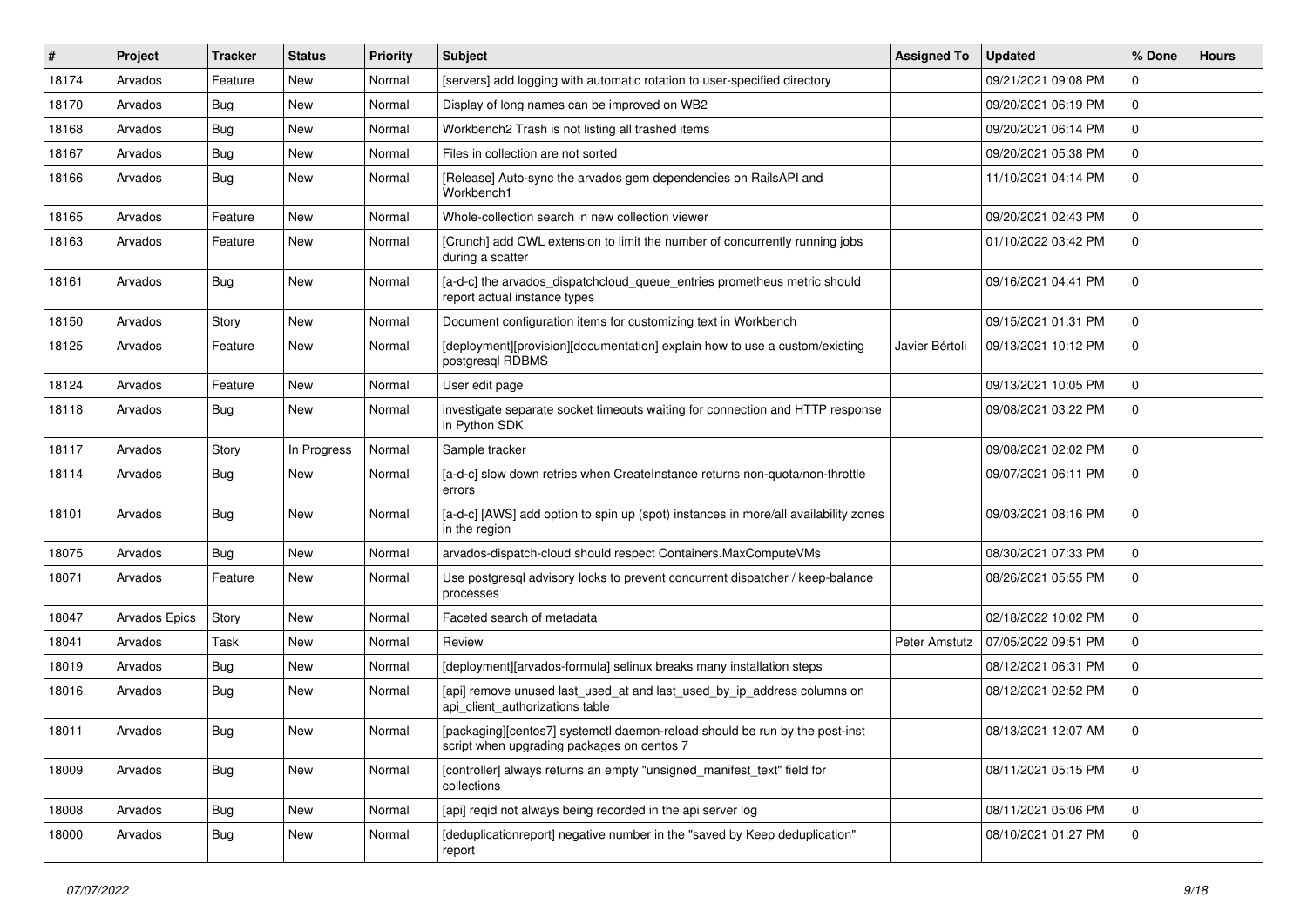| #     | Project       | <b>Tracker</b> | <b>Status</b> | <b>Priority</b> | Subject                                                                                                                     | <b>Assigned To</b>  | <b>Updated</b>      | % Done       | <b>Hours</b> |
|-------|---------------|----------------|---------------|-----------------|-----------------------------------------------------------------------------------------------------------------------------|---------------------|---------------------|--------------|--------------|
| 17993 | Arvados       | Feature        | <b>New</b>    | Normal          | [deduplication-report] supports storage classes                                                                             |                     | 11/23/2021 09:26 PM | 0            |              |
| 17991 | Arvados       | Task           | In Progress   | Normal          | Review #17990 arvados-formula:commit:1ad296f, branch<br>17990-add-rym-to-ubuntu1804                                         | Ward<br>Vandewege   | 08/09/2021 12:14 PM | $\Omega$     |              |
| 17988 | Arvados       | Feature        | <b>New</b>    | Normal          | Enforce memory limits using Singularity + cloud                                                                             |                     | 07/05/2022 09:42 PM | $\mathbf 0$  |              |
| 17981 | Arvados       | Feature        | <b>New</b>    | Normal          | Hint to set properties on output collection based on workflow input or output<br>parameter values                           |                     | 08/05/2021 01:51 PM | 0            |              |
| 17969 | Arvados       | Support        | <b>New</b>    | Normal          | Investigate plugins for redmine templates                                                                                   | Lucas Di<br>Pentima | 08/31/2021 07:29 PM | 0            |              |
| 17953 | Arvados       | Story          | New           | Normal          | [api] Remove unused "node" object                                                                                           |                     | 11/23/2021 09:28 PM | $\Omega$     |              |
| 17950 | Arvados       | Task           | New           | Normal          | review 17949-add-bullseye                                                                                                   |                     | 07/29/2021 07:26 PM | 0            |              |
| 17946 | Arvados       | Feature        | <b>New</b>    | Normal          | design: add complex structures to structured vocabulary                                                                     |                     | 11/02/2021 05:12 PM | 0            |              |
| 17945 | Arvados       | Feature        | New           | Normal          | design: Add type checking to the structured vocabulary                                                                      |                     | 11/02/2021 05:13 PM | $\mathbf 0$  |              |
| 17942 | Arvados       | <b>Bug</b>     | New           | Normal          | [arv-mount] requests manifest text multiple times when mounting collection                                                  |                     | 08/09/2021 03:41 PM | 0            |              |
| 17941 | Arvados       | Bug            | <b>New</b>    | Normal          | [ws] memory management issues                                                                                               |                     | 08/09/2021 03:40 PM | 0            |              |
| 17940 | Arvados       | <b>Bug</b>     | <b>New</b>    | Normal          | [controller] memory management issues                                                                                       |                     | 08/09/2021 03:40 PM | 0            |              |
| 17938 | Arvados       | Bug            | New           | Normal          | [deployment][arvados-formula] shell node centos-7 packages                                                                  | Javier Bértoli      | 07/23/2021 07:08 PM | $\mathbf{0}$ |              |
| 17937 | Arvados       | Bug            | New           | Normal          | [workbench] uploader is hardcoded to X-Keep-Desired-Replicas: 2                                                             |                     | 08/13/2021 04:40 AM | 0            |              |
| 17931 | Arvados       | Task           | <b>New</b>    | Normal          | Review                                                                                                                      | Lucas Di<br>Pentima | 08/05/2021 03:27 PM | $\Omega$     |              |
| 17919 | Arvados       | Task           | <b>New</b>    | Normal          | investigate                                                                                                                 | Peter Amstutz       | 07/05/2022 09:43 PM | $\mathbf 0$  |              |
| 17918 | Arvados       | Bug            | <b>New</b>    | Normal          | cwltool 'id' changes packing behavior                                                                                       | Peter Amstutz       | 07/05/2022 09:43 PM | 0            |              |
| 17910 | Arvados       | Task           | <b>New</b>    | Normal          | investigate                                                                                                                 | Peter Amstutz       | 01/19/2022 02:17 PM | 0            |              |
| 17909 | Arvados       | Task           | New           | Normal          | investigate                                                                                                                 | Peter Amstutz       | 07/05/2022 09:43 PM | 0            |              |
| 17878 | Arvados       | Bug            | New           | Normal          | [container shell] confusing error "channel 3: bad ext data" when forwarding tcp<br>traffic into a container with API: false |                     | 07/08/2021 05:21 PM | $\Omega$     |              |
| 17876 | Arvados       | Task           | New           | Normal          | Review                                                                                                                      | Ward<br>Vandewege   | 07/05/2022 09:43 PM | $\Omega$     |              |
| 17875 | Arvados       | Task           | <b>New</b>    | Normal          | Review                                                                                                                      | Peter Amstutz       | 07/05/2022 09:43 PM | $\mathbf 0$  |              |
| 17859 | Arvados       | Bug            | <b>New</b>    | Normal          | When @AutoSetupNewUsers: true@ new users' username is added as email                                                        |                     | 08/02/2021 12:23 PM | 0            |              |
| 17849 | Arvados Epics | Story          | New           | Normal          | FUSE driver v2                                                                                                              |                     | 05/09/2022 03:22 PM | $\Omega$     |              |
| 17848 | Arvados Epics | Story          | In Progress   | Normal          | Improve a-c-r usability                                                                                                     |                     | 06/01/2022 02:14 PM | $\mathbf 0$  |              |
| 17846 | Arvados       | <b>Bug</b>     | New           | Normal          | [tutorial] inconsistencies/roadbumps                                                                                        | Ward<br>Vandewege   | 07/05/2022 09:43 PM | $\mathbf 0$  |              |
| 17845 | Arvados       | Bug            | New           | Normal          | [tutorial] reuse is not working                                                                                             |                     | 07/05/2022 09:43 PM | $\mathbf 0$  |              |
| 17838 | Arvados       | Feature        | New           | Normal          | Create filter group from advanced search                                                                                    |                     | 08/05/2021 03:27 PM | 0            |              |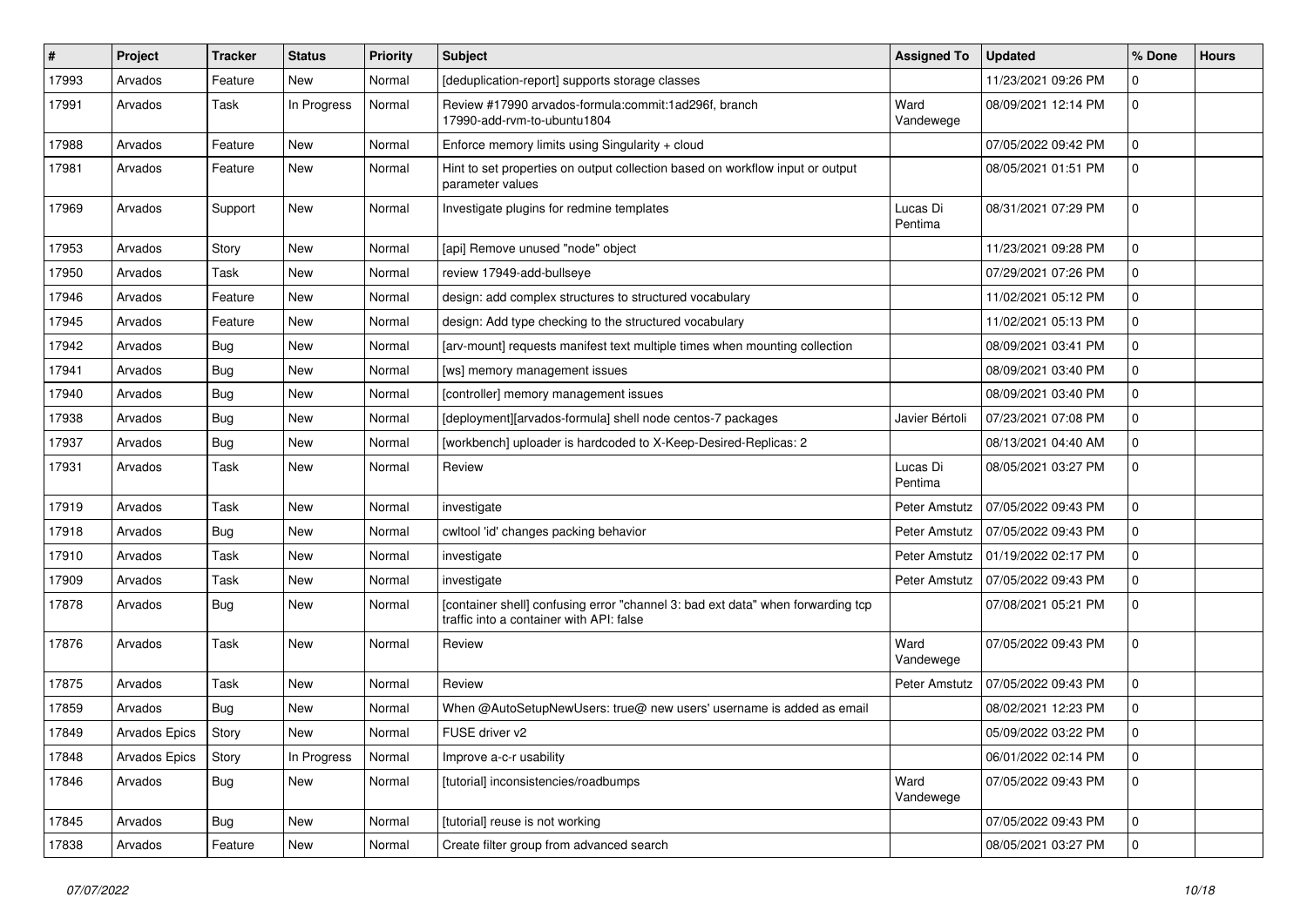| $\vert$ # | Project       | <b>Tracker</b> | <b>Status</b> | <b>Priority</b> | <b>Subject</b>                                                                                                                                | <b>Assigned To</b> | <b>Updated</b>      | % Done       | <b>Hours</b> |
|-----------|---------------|----------------|---------------|-----------------|-----------------------------------------------------------------------------------------------------------------------------------------------|--------------------|---------------------|--------------|--------------|
| 17827     | Arvados       | Feature        | New           | Normal          | [deployment][provision] rename the * TAG variables to * FORMULA TAG                                                                           |                    | 06/21/2021 06:17 PM | 0            |              |
| 17826     | Arvados       | Feature        | New           | Normal          | Mark individual collections with permission to download through keep-web.                                                                     |                    | 08/10/2021 05:35 PM | 0            |              |
| 17814     | Arvados       | Feature        | New           | Normal          | Send "invite" or "friend request" to connect with other users                                                                                 |                    | 08/06/2021 09:51 PM | $\mathbf{0}$ |              |
| 17807     | Arvados       | Feature        | <b>New</b>    | Normal          | keep-web supports login flow                                                                                                                  | Tom Clegg          | 07/06/2022 04:13 PM | 0            |              |
| 17805     | Arvados       | Feature        | In Progress   | Normal          | [fuse] access containers and container requests through by id directory in sitefs                                                             | Tom Clegg          | 12/08/2021 07:44 PM | 0            |              |
| 17786     | Arvados       | <b>Bug</b>     | <b>New</b>    | Normal          | [deployment][webshell][shellinabox] centos 7's shellinabox is not pam-enabled                                                                 |                    | 07/09/2021 07:29 PM | 0            |              |
| 17780     | Arvados       | Bug            | New           | Normal          | [a-d-c] when toggling UsePreemptibleInstances, existing containers that are<br>runnable generate lots of errors                               |                    | 07/06/2021 09:07 PM | 0            |              |
| 17775     | Arvados       | Bug            | New           | Normal          | [a-d-c] the user should be able to see when preemptible nodes get shut down<br>and the running container requeued                             |                    | 12/14/2021 09:01 PM | 0            |              |
| 17773     | Arvados       | Feature        | New           | Normal          | support token OIDC token introspection                                                                                                        |                    | 06/08/2021 05:21 PM | 0            |              |
| 17772     | Arvados       | Feature        | New           | Normal          | use subject identifier (username etc) in "identity_url" instead of "email" for login                                                          |                    | 01/31/2022 04:22 PM | 0            |              |
| 17771     | Arvados       | Bug            | New           | Normal          | [a-d-c] when a cluster supports preemptible nodes, there should be a knob to<br>allow the user to choose the use of preemptible nodes, or not |                    | 07/06/2021 09:08 PM | 0            |              |
| 17768     | Arvados       | Feature        | New           | Normal          | Special file/path in collection that indicates a folder shouldn't be expanded by<br>default                                                   |                    | 06/07/2021 02:45 PM | 0            |              |
| 17764     | Arvados       | Bug            | New           | Normal          | [arv-put] progress update does not refresh frequently enough                                                                                  |                    | 07/06/2021 09:08 PM | 0            |              |
| 17759     | Arvados       | Bug            | New           | Normal          | [Keep] azure blob driver 404 errors are weird                                                                                                 |                    | 07/06/2021 09:08 PM | 0            |              |
| 17751     | Arvados       | Feature        | New           | Normal          | [arvados-dispatch-cloud] expose rate-limiting condition in metrics                                                                            | Nico César         | 06/02/2021 08:02 PM | $\mathbf{0}$ |              |
| 17746     | Arvados       | Bug            | New           | Normal          | Long lines in the WB2 logs are wrapped messing up the viewport                                                                                |                    | 06/01/2021 09:50 PM | 0            |              |
| 17745     | Arvados       | Bug            | New           | Normal          | [config] arvados-server config-dump with ec2 driver has confusing output                                                                      |                    | 07/06/2021 09:08 PM | 0            |              |
| 17741     | Arvados       | <b>Bug</b>     | New           | Normal          | Golang SDK CollectionFileSystem uses time.Now() as default Last-Modified for<br>all collections identified by portable data hash              |                    | 06/04/2021 03:30 PM | 0            |              |
| 17718     | Arvados       | Story          | <b>New</b>    | Normal          | Standalone JWT token support for OIDC                                                                                                         |                    | 06/08/2021 05:21 PM | 0            |              |
| 17701     | Arvados Epics | Story          | New           | Normal          | WB2 usable on small screens / mobile                                                                                                          |                    | 02/18/2022 10:01 PM | 0            |              |
| 17699     | Arvados       | Story          | In Progress   | Normal          | Design new keepstore internal architecture that supports efficient streaming &<br>range requests                                              | Tom Clegg          | 09/28/2021 07:41 PM | $\Omega$     |              |
| 17695     | Arvados       | Feature        | In Progress   | Normal          | [costanalyzer] make an accurate report for spot instances on AWS                                                                              |                    | 09/22/2021 08:47 PM | 0            |              |
| 17694     | Arvados       | Feature        | New           | Normal          | [Keep][keep-web] improve observability of buffer cache                                                                                        |                    | 05/18/2021 08:32 PM | 0            |              |
| 17693     | Arvados       | Feature        | New           | Normal          | [keep-web] Improve cache efficiency for a mix of fast and slow clients                                                                        |                    | 05/18/2021 08:20 PM | $\Omega$     |              |
| 17684     | Arvados       | Feature        | New           | Normal          | [deployment][arvados-formula] add sudo examples to use arvados as a pam<br>source for shell nodes                                             |                    | 07/06/2021 09:11 PM | $\mathbf 0$  |              |
| 17681     | Arvados       | Bug            | New           | Normal          | [controller] seems to have a really long timeout for its db connection                                                                        |                    | 06/08/2021 05:52 PM | $\mathbf{0}$ |              |
| 17674     | Arvados       | <b>Bug</b>     | New           | Normal          | add profiling infrastructure to Rails API server                                                                                              |                    | 06/08/2021 05:53 PM | 0            |              |
| 17669     | Arvados       | Task           | In Progress   | Normal          | Review                                                                                                                                        | Tom Clegg          | 12/07/2021 12:47 AM | $\mathbf 0$  |              |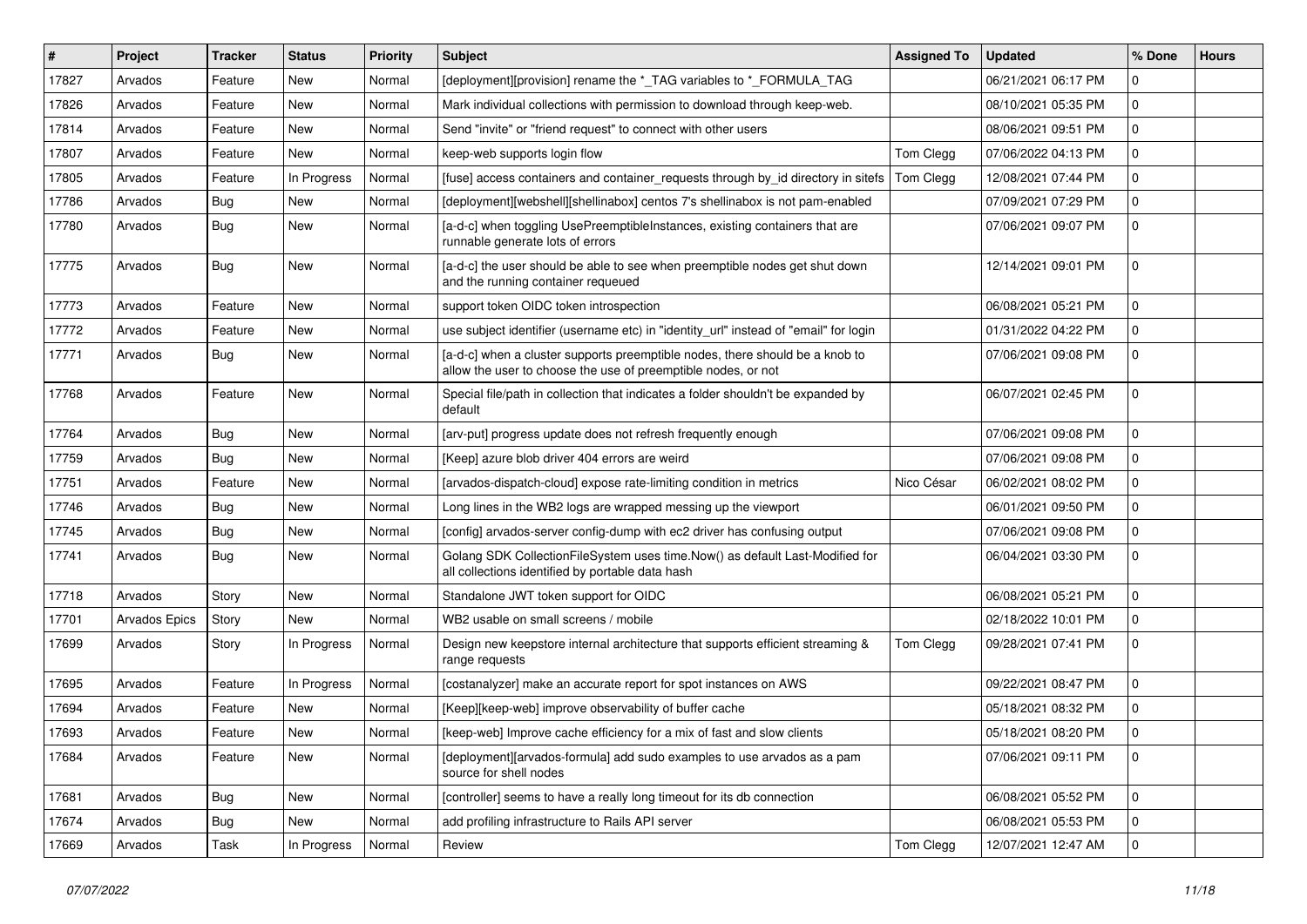| #     | Project                | <b>Tracker</b> | <b>Status</b> | <b>Priority</b> | Subject                                                                                                                  | <b>Assigned To</b> | <b>Updated</b>      | % Done      | <b>Hours</b> |
|-------|------------------------|----------------|---------------|-----------------|--------------------------------------------------------------------------------------------------------------------------|--------------------|---------------------|-------------|--------------|
| 17660 | Arvados                | Task           | In Progress   | Normal          | Review 17209-http-forward                                                                                                | Ward<br>Vandewege  | 05/11/2021 07:10 PM | 0           |              |
| 17628 | Arvados                | Task           | In Progress   | Normal          | 15. push arvbox-demo image                                                                                               |                    | 06/09/2021 03:47 PM | 0           |              |
| 17613 | Arvados                | Feature        | New           | Normal          | "created by uuid" field                                                                                                  |                    | 05/05/2021 03:49 PM | 0           |              |
| 17597 | Arvados                | Bug            | <b>New</b>    | Normal          | [keep-web] Improve error response when AnonymousUserToken not configured<br>and no token provided by client              |                    | 04/28/2021 06:24 PM | 0           |              |
| 17586 | Arvados                | Feature        | New           | Normal          | Merge collections                                                                                                        |                    | 04/26/2021 02:32 PM | 0           |              |
| 17584 | Arvados                | Bug            | New           | Normal          | Permission dialog should indicate that permissions are inherited                                                         |                    | 04/26/2021 02:11 PM | 0           |              |
| 17581 | Arvados                | Feature        | New           | Normal          | Improvement: hierarchy in workflow selection in WB2                                                                      |                    | 04/23/2021 01:56 PM | 0           |              |
| 17580 | Arvados                | Bug            | <b>New</b>    | Normal          | multi-select for inputs in workflow doesn't work anymore                                                                 |                    | 04/23/2021 01:55 PM | 0           |              |
| 17578 | Arvados                | Bug            | <b>New</b>    | Normal          | Global search results presentation in WB2                                                                                |                    | 04/23/2021 01:51 PM | 0           |              |
| 17577 | Arvados                | Bug            | New           | Normal          | Current description not shown under Edit Project                                                                         |                    | 04/22/2021 06:55 AM | 0           |              |
| 17576 | Arvados                | <b>Bug</b>     | <b>New</b>    | Normal          | Copy collection link includes style                                                                                      |                    | 04/22/2021 06:54 AM | 0           |              |
| 17575 | Arvados                | <b>Bug</b>     | <b>New</b>    | Normal          | "Shared with me" Tree keeps expanding even if I closed it intentionally                                                  |                    | 04/22/2021 06:51 AM | 0           |              |
| 17561 | Arvados                | Bug            | New           | Normal          | [arvados-dispatch-cloud] inst.SetTags() and inst.Destroy() should respect<br>rate-limiting responses from cloud provider |                    | 06/02/2021 08:02 PM | 0           |              |
| 17557 | Arvados                | Task           | <b>New</b>    | Normal          | Review                                                                                                                   |                    | 07/07/2021 06:59 PM | 0           |              |
| 17556 | Arvados                | Task           | In Progress   | Normal          | Review 16997-sort-config-for-diff                                                                                        | Tom Clegg          | 04/28/2021 03:32 PM | 0           |              |
| 17555 | Arvados                | Task           | In Progress   | Normal          | Review<br>16971-Issues-with-Project-and-Collection-name-description-not-being-saved-sh<br>own                            | Daniel Kutyła      | 06/24/2021 08:21 PM | 0           |              |
| 17554 | Arvados                | Task           | <b>New</b>    | Normal          | Review                                                                                                                   |                    | 07/07/2021 06:59 PM | 0           |              |
| 17536 | Arvados                | Task           | New           | Normal          | Review                                                                                                                   | Peter Amstutz      | 04/28/2021 03:55 PM | 0           |              |
| 17520 | Arvados                | Feature        | New           | Normal          | Option to delete a container and all associated child containers, logs and<br>outputs.                                   |                    | 04/07/2021 03:17 PM | 0           |              |
| 17519 | Arvados<br>Workbench 2 | Task           | <b>New</b>    | Normal          | Update workbench1's link from the "Current token" dialog to take the user<br>directly to wb2's "Get API token" dialog.   |                    | 07/06/2021 09:08 PM | 0           |              |
| 17518 | Arvados<br>Workbench 2 | Feature        | New           | Normal          | Workbench2 lets users auto-login and access dialogs through direct links                                                 |                    | 07/06/2021 09:08 PM | 0           |              |
| 17510 | Arvados                | Feature        | <b>New</b>    | Normal          | Create filter group based on an advanced search query in the UI                                                          |                    | 09/10/2021 01:33 PM | 0           |              |
| 17502 | Arvados                | Task           | In Progress   | Normal          | need help finding docker contain to run correct java version for PharmCAT                                                | Ward<br>Vandewege  | 04/02/2021 01:51 PM |             |              |
| 17494 | Arvados                | Bug            | New           | Normal          | Still updating users from login cluster when nothing changed                                                             |                    | 03/22/2021 04:00 PM | $\mathbf 0$ |              |
| 17490 | Arvados                | Feature        | <b>New</b>    | Normal          | [workbench2] make filter groups creatable/editable                                                                       |                    | 07/06/2021 09:08 PM | $\mathbf 0$ |              |
| 17483 | Arvados                | Task           | New           | Normal          | Review                                                                                                                   |                    | 04/14/2021 07:47 PM | 0           |              |
| 17478 | Arvados                | Story          | New           | Normal          | Port Rails controller and integration tests for Groups to controller                                                     |                    | 06/08/2021 05:55 PM | 0           |              |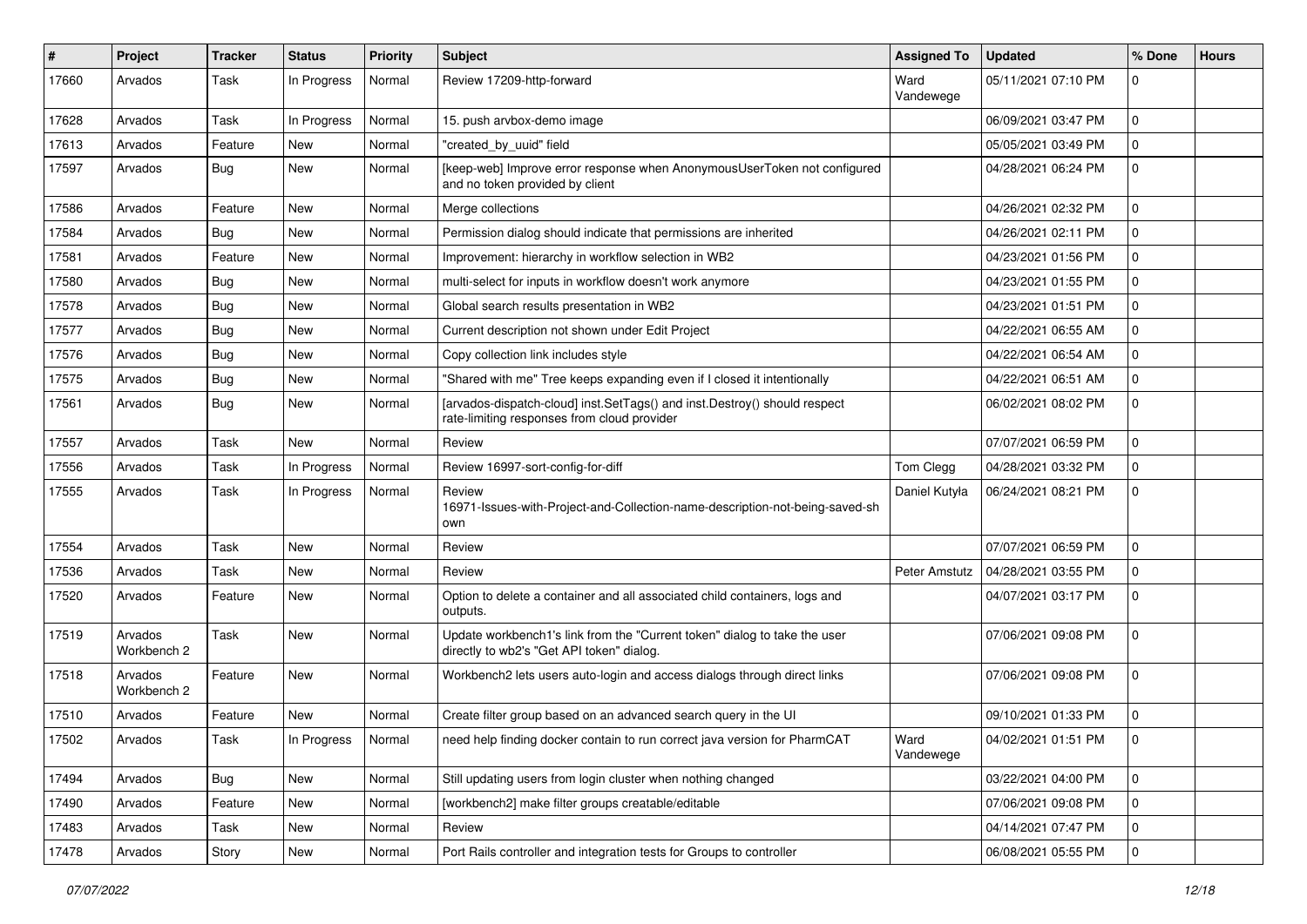| #     | Project                | <b>Tracker</b> | <b>Status</b> | Priority | <b>Subject</b>                                                                                                                      | <b>Assigned To</b> | <b>Updated</b>      | % Done       | <b>Hours</b> |
|-------|------------------------|----------------|---------------|----------|-------------------------------------------------------------------------------------------------------------------------------------|--------------------|---------------------|--------------|--------------|
| 17477 | Arvados                | Task           | <b>New</b>    | Normal   | document arv-bash                                                                                                                   |                    | 03/17/2021 02:47 PM | 0            |              |
| 17472 | Arvados                | Story          | In Progress   | Normal   | Architecture for displaying container metrics in workbench                                                                          | Tom Clegg          | 12/16/2021 04:29 PM | 0            |              |
| 17468 | Arvados                | Feature        | <b>New</b>    | Normal   | [controller] Skip repetitive OIDC UserInfo calls if access token validates as an ID<br>token                                        |                    | 07/06/2021 09:11 PM | $\Omega$     |              |
| 17461 | Arvados                | Feature        | New           | Normal   | Flag to make turn file format mismatches from an error to a warning                                                                 | Jiayong Li         | 04/14/2021 07:47 PM | 0            |              |
| 17459 | Arvados                | Task           | New           | Normal   | Review                                                                                                                              | Peter Amstutz      | 02/23/2022 03:13 PM | 0            |              |
| 17456 | Arvados                | Task           | <b>New</b>    | Normal   | Review                                                                                                                              | Peter Amstutz      | 05/04/2022 03:19 PM | 0            |              |
| 17434 | Arvados                | <b>Bug</b>     | <b>New</b>    | High     | project not shown in hierarchy on the left of wb2                                                                                   |                    | 03/15/2021 02:35 PM | 0            |              |
| 17433 | Arvados                | <b>Bug</b>     | New           | Normal   | Long picklists hide typing field in WB2                                                                                             |                    | 03/01/2021 09:06 PM | $\mathbf{0}$ |              |
| 17428 | Arvados                | Bug            | <b>New</b>    | Normal   | [deployment] arvados-api-server fails to re-install/upgrade if the postgresql-client<br>and the server versions differ              |                    | 07/06/2021 09:08 PM | 0            |              |
| 17424 | Arvados                | Bug            | <b>New</b>    | Normal   | [API] group contents endpoint edge cases with filter on uuid                                                                        |                    | 03/08/2021 08:48 PM | 0            |              |
| 17420 | Arvados                | Support        | New           | Normal   | Review Lon's cwltool PR                                                                                                             | Peter Amstutz      | 09/15/2021 03:16 PM | 0            |              |
| 17416 | Arvados<br>Workbench 2 | Bug            | New           | Normal   | Make sure dev packages don't get included when making the production build                                                          |                    | 02/19/2021 07:45 PM | 0            |              |
| 17413 | Arvados                | Bug            | <b>New</b>    | Normal   | [arv-mount] Exit (instead of undefined behavior) after unhandled exception                                                          |                    | 07/06/2021 09:08 PM | $\Omega$     |              |
| 17412 | Arvados                | Task           | <b>New</b>    | Normal   | Review                                                                                                                              | Peter Amstutz      | 05/26/2021 04:42 PM | $\mathbf{0}$ |              |
| 17410 | Arvados                | Task           | <b>New</b>    | Normal   | Review                                                                                                                              | Peter Amstutz      | 03/03/2021 06:51 PM | 0            |              |
| 17403 | Arvados                | Task           | In Progress   | Normal   | Review 17337-files-not-visible-in-arvados                                                                                           | Daniel Kutyła      | 03/31/2021 03:23 PM | 0            |              |
| 17401 | Arvados                | Feature        | <b>New</b>    | Normal   | VS code plugin for Arvados                                                                                                          |                    | 02/18/2021 04:27 PM | $\Omega$     |              |
| 17400 | Arvados<br>Workbench 2 | <b>Bug</b>     | New           | Normal   | Directly shared collections are displayed as "read-only"                                                                            |                    | 02/17/2021 10:37 PM | $\Omega$     |              |
| 17396 | Arvados                | <b>Bug</b>     | <b>New</b>    | High     | Favorites copy dialog further issues                                                                                                |                    | 02/16/2021 10:31 PM | $\Omega$     |              |
| 17381 | Arvados                | Bug            | <b>New</b>    | Normal   | [playground] [wb2] add a redirect                                                                                                   |                    | 02/12/2021 04:34 PM | $\Omega$     |              |
| 17368 | Arvados                | Task           | Feedback      | Normal   | 10. Deploy RC to su92l                                                                                                              | Peter Amstutz      | 03/03/2021 06:03 PM | 0            |              |
| 17358 | Arvados                | Bug            | <b>New</b>    | Normal   | [wb2] mis-placed label?                                                                                                             |                    | 07/06/2021 09:08 PM | 0            |              |
| 17357 | Arvados                | <b>Bug</b>     | New           | Normal   | [wb2] ssh keys for admin user list all of them (in the user tab)                                                                    |                    | 07/06/2021 09:08 PM | $\Omega$     |              |
| 17354 | Arvados                | Feature        | <b>New</b>    | Normal   | Be able to inject additional documentation text into WebDAV/s3 info dialog                                                          |                    | 02/09/2021 03:51 PM | $\Omega$     |              |
| 17348 | Arvados                | Story          | <b>New</b>    | Normal   | Example workflow template which streams data from S3 in first step, does some<br>computation steps, and uploads results back to S3. |                    | 02/05/2021 06:02 PM | $\Omega$     |              |
| 17347 | Arvados                | Bug            | New           | Normal   | crunch-run -- list fatal error out of memory                                                                                        |                    | 02/05/2021 05:22 PM | $\Omega$     |              |
| 17345 | Arvados                | Bug            | <b>New</b>    | Normal   | [boot] handle dependency upgrades better in "arvados-package build"                                                                 |                    | 07/06/2021 09:12 PM | 0            |              |
| 17344 | Arvados                | Story          | New           | Normal   | [boot] Make arvados-server-easy package suitable for demo use case                                                                  | Tom Clegg          | 07/06/2022 04:12 PM | 0            |              |
| 17327 | Arvados                | Feature        | New           | Normal   | Go codegen for reading/writing CWL                                                                                                  | Nico César         | 03/03/2021 06:51 PM | 0            |              |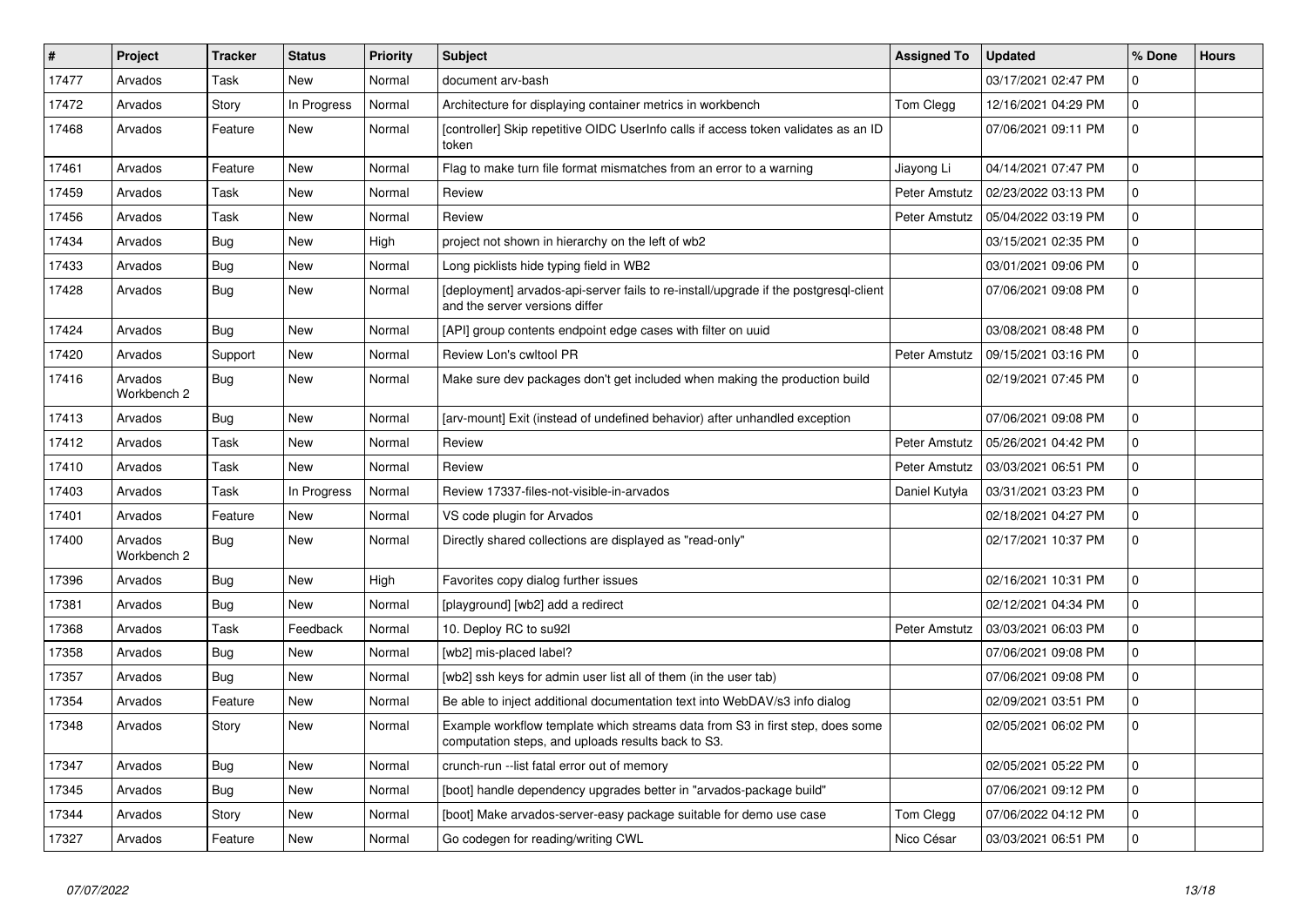| #     | Project                | <b>Tracker</b> | <b>Status</b> | <b>Priority</b> | Subject                                                                                | <b>Assigned To</b>  | <b>Updated</b>      | % Done       | <b>Hours</b> |
|-------|------------------------|----------------|---------------|-----------------|----------------------------------------------------------------------------------------|---------------------|---------------------|--------------|--------------|
| 17326 | Arvados                | Task           | <b>New</b>    | Normal          | Review                                                                                 | Lucas Di<br>Pentima | 03/17/2021 03:55 PM | $\Omega$     |              |
| 17320 | Arvados                | Support        | New           | Normal          | Explain what additonal configuration is needed for provision.sh to go to<br>production | Peter Amstutz       | 05/26/2021 04:42 PM | $\Omega$     |              |
| 17314 | Arvados                | Bug            | New           | Normal          | [API] [controller] [Workbench] 404 on foreign user UUID in admin interface             |                     | 07/06/2021 09:08 PM | $\mathbf 0$  |              |
| 17313 | Arvados                | Feature        | New           | Normal          | [Documentation] improve federation documentation                                       | Ward<br>Vandewege   | 03/17/2021 03:55 PM | 0            |              |
| 17310 | Arvados                | Feature        | New           | Normal          | SAML support                                                                           |                     | 02/01/2021 06:49 PM | 0            |              |
| 17309 | Arvados                | Feature        | New           | Normal          | Keep "Shared with me" collapsed unless opened manually                                 |                     | 02/01/2021 04:58 PM | 0            |              |
| 17304 | Arvados                | Feature        | New           | Normal          | Allow setting properties on processes                                                  |                     | 01/29/2021 04:59 PM | $\Omega$     |              |
| 17303 | Arvados                | Feature        | New           | Normal          | List properties and allow filtering by them in the project listings                    |                     | 01/29/2021 04:57 PM | $\Omega$     |              |
| 17300 | Arvados                | Bug            | New           | High            | array of array of File causes 'NoneType' object has no attribute 'resolved'            |                     | 01/29/2021 02:19 PM | 0            |              |
| 17292 | Arvados                | Feature        | New           | Normal          | Merging collections feature                                                            |                     | 01/25/2021 05:00 PM | 0            |              |
| 17291 | Arvados                | Bug            | New           | Normal          | Copy selected to collection issue                                                      |                     | 01/25/2021 04:59 PM | 0            |              |
| 17287 | Arvados                | Story          | In Progress   | Normal          | Ruby 2.5 will be EOLed soon, make sure to be ready for 2.6                             |                     | 08/30/2021 06:12 PM | $\Omega$     |              |
| 17283 | Arvados                | Task           | New           | Normal          | Review                                                                                 | Ward<br>Vandewege   | 03/04/2021 08:13 PM | $\Omega$     |              |
| 17277 | Arvados                | Task           | New           | Normal          | Make sure machine is configured to respond for that virtual host                       | Ward<br>Vandewege   | 02/24/2021 07:45 PM | $\mathbf 0$  |              |
| 17275 | Arvados                | Bug            | New           | Normal          | Move Go Arvados RPC module into Go SDK & migrate to new API                            |                     | 01/20/2021 04:36 PM | $\mathbf 0$  |              |
| 17274 | Arvados                | Story          | New           | Normal          | Add "viewer.commonwl.org" DNS alias                                                    | Peter Amstutz       | 02/24/2021 07:45 PM | $\Omega$     |              |
| 17272 | Arvados                | Story          | New           | Normal          | Doc site feedback                                                                      |                     | 01/20/2021 04:44 PM | 0            |              |
| 17261 | Arvados                | Feature        | <b>New</b>    | Normal          | Determine ownership of objects within wb2                                              |                     | 01/19/2021 06:29 PM | 0            |              |
| 17251 | Arvados                | Feature        | New           | Normal          | Investigate mypyc for arvados-cwl-runner                                               |                     | 01/08/2021 03:56 PM | $\Omega$     |              |
| 17244 | Arvados                | Bug            | New           | Normal          | Make sure cgroupsV2 works with Arvados                                                 |                     | 01/19/2021 06:43 PM | 0            |              |
| 17232 | Arvados                | Support        | New           | Normal          | add example of readRDS() to arvadosR help                                              |                     | 11/09/2021 07:58 PM | $\Omega$     |              |
| 17214 | Arvados                | Story          | New           | Normal          | Investigate using tracing                                                              |                     | 01/19/2021 06:30 PM | 0            |              |
| 17209 | Arvados                | Feature        | In Progress   | Normal          | Controller forwards web requests to crunch worker nodes                                | Tom Clegg           | 05/11/2021 07:10 PM | $\mathbf 0$  |              |
| 17207 | <b>Arvados Epics</b>   | Story          | New           | Normal          | External access to web services running in containers                                  |                     | 05/09/2022 03:20 PM | 0            |              |
| 17206 | Arvados                | Feature        | New           | Normal          | crunch-run reverse proxies HTTP requests to container                                  |                     | 01/19/2021 07:00 PM |              |              |
| 17195 | Arvados<br>Workbench 2 | Bug            | New           | Normal          | workbench2/static/js/main.ad432f16.js has c97qk.arvadosapi.com hardcoded               |                     | 12/05/2020 07:41 PM | $\mathbf 0$  |              |
| 17194 | Arvados                | Feature        | New           | Normal          | support Amazon Linux                                                                   |                     | 12/04/2020 07:54 PM | $\mathbf 0$  |              |
| 17186 | Arvados                | Bug            | New           | Normal          | [dispatch] broken node logs should also be copied to a-d-c logs                        |                     | 12/02/2020 05:49 PM | $\mathbf{0}$ |              |
| 17185 | Arvados                | Feature        | New           | Normal          | [adc] add broken node metrics                                                          | Tom Clegg           | 04/28/2021 01:37 PM | 0            |              |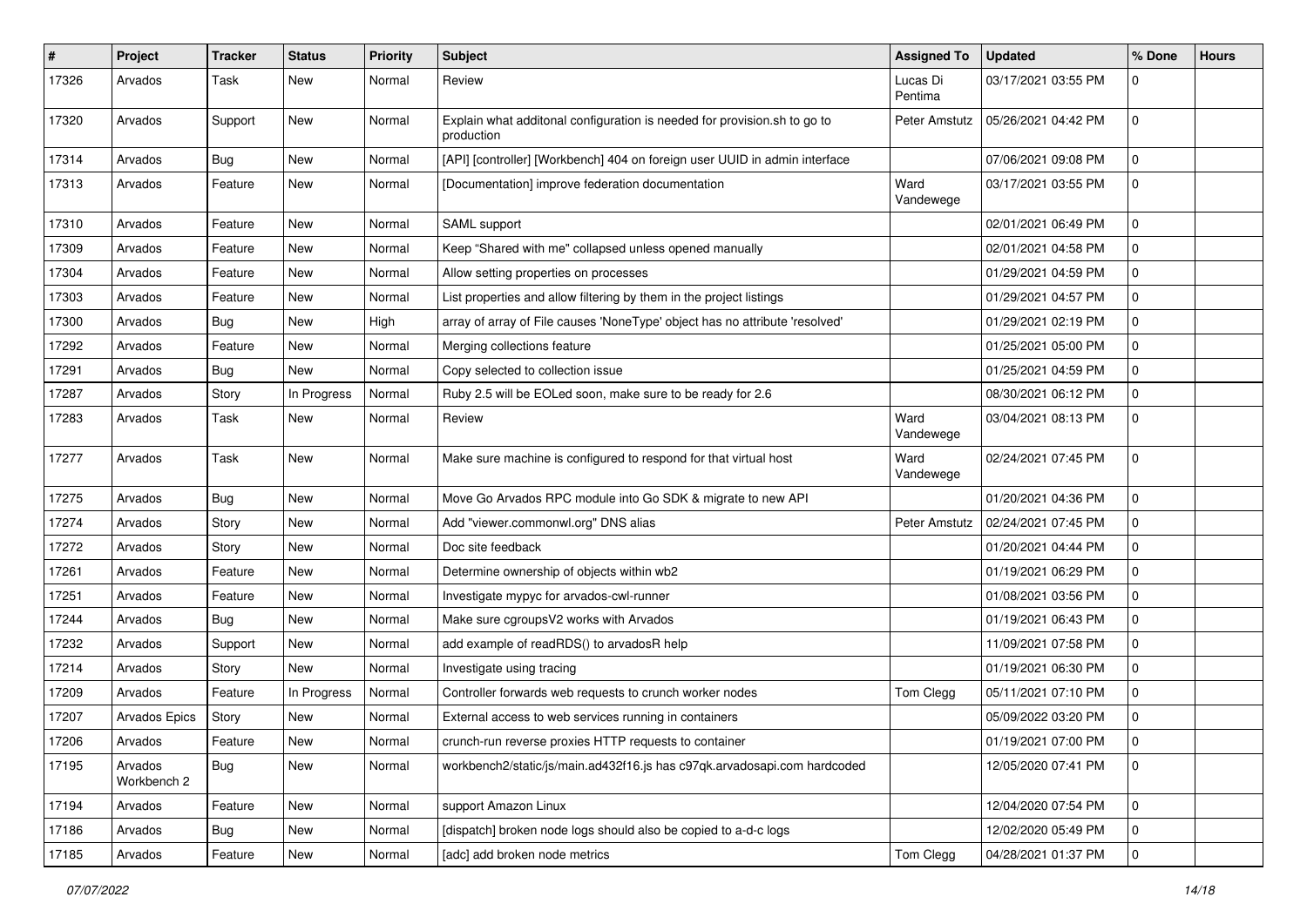| $\vert$ # | Project              | <b>Tracker</b> | <b>Status</b> | <b>Priority</b> | <b>Subject</b>                                                                                                   | <b>Assigned To</b>  | <b>Updated</b>      | % Done      | <b>Hours</b> |
|-----------|----------------------|----------------|---------------|-----------------|------------------------------------------------------------------------------------------------------------------|---------------------|---------------------|-------------|--------------|
| 17181     | Arvados              | Task           | New           | Normal          | <b>Talk to Michael</b>                                                                                           |                     | 12/15/2020 06:20 PM | 0           |              |
| 17178     | Arvados              | Feature        | New           | Normal          | Render live graphs of container crunchstat in wb2                                                                |                     | 01/18/2022 09:46 PM | 0           |              |
| 17174     | Arvados              | Feature        | <b>New</b>    | Normal          | Menu item ordering                                                                                               |                     | 12/01/2020 09:29 PM | 0           |              |
| 17172     | Arvados              | Feature        | New           | Normal          | Stale-while-revalidate caching strategy for requests                                                             |                     | 12/01/2020 07:04 PM | 0           |              |
| 17168     | Arvados              | <b>Bug</b>     | In Progress   | Normal          | Add some basic documentation about wb2 to user guide                                                             | Sarah Zaranek       | 11/30/2020 09:28 PM | 0           |              |
| 17166     | Arvados              | Support        | Feedback      | Normal          | Set up CWL project jenkins server                                                                                |                     | 12/15/2020 06:20 PM | 0           |              |
| 17160     | Arvados              | Bug            | <b>New</b>    | Normal          | [packaging] upgrade run_upload_packages.py to use twine for upload to PyPI                                       |                     | 11/23/2020 04:28 PM | 0           |              |
| 17159     | Arvados              | <b>Bug</b>     | New           | Normal          | [build] make build-packages-python-ruby run on a Jenkins satellite                                               |                     | 11/23/2020 04:25 PM | 0           |              |
| 17158     | Arvados              | <b>Bug</b>     | New           | Normal          | Cannot execute a registered CommandLineTool, only Workflow                                                       |                     | 11/23/2020 04:20 PM | 0           |              |
| 17157     | Arvados              | Bug            | <b>New</b>    | Normal          | Workbench should have all collection updates result in new versions                                              |                     | 11/23/2020 04:22 PM | 0           |              |
| 17153     | Arvados              | <b>Bug</b>     | New           | Normal          | Displays "Your project is empty." instead of "Nothing matched the search" when<br>a search doesn't find anything |                     | 11/19/2020 08:16 PM | 0           |              |
| 17149     | Arvados              | Feature        | New           | Normal          | Checkpoint / snapshot to support migrating tasks when more memory is needed                                      |                     | 11/19/2020 10:42 AM | 0           |              |
| 17148     | Arvados              | Feature        | New           | Normal          | add logging middleware to lib/cmd                                                                                |                     | 06/07/2021 02:42 PM | 0           |              |
| 17116     | Arvados              | Story          | New           | Normal          | Consider excluding api_client_authorization from audit logs by default.                                          |                     | 11/16/2020 04:23 PM | 0           |              |
| 17112     | Arvados              | Feature        | New           | Normal          | Store unsigned collection manifests in keep                                                                      |                     | 11/13/2020 10:40 PM | 0           |              |
| 17110     | Arvados              | Feature        | New           | Normal          | Container reuse on sub-workflows and chunks of scatter inputs                                                    |                     | 11/13/2020 03:54 PM | 0           |              |
| 17104     | Arvados              | Feature        | <b>New</b>    | Normal          | Feature to toggle "detailed rows" in project view                                                                |                     | 11/30/2020 05:42 PM | 0           |              |
| 17100     | Arvados              | Feature        | New           | Normal          | Audit logs should include current/logged in user                                                                 |                     | 11/09/2020 04:37 PM | 0           |              |
| 17089     | Arvados              | Task           | <b>New</b>    | Normal          | Review                                                                                                           | Lucas Di<br>Pentima | 02/02/2021 06:32 PM | 0           |              |
| 17074     | Arvados              | Bug            | New           | Normal          | Use count=none & keyset paging                                                                                   |                     | 11/03/2020 09:15 PM | 0           |              |
| 17073     | Arvados              | Bug            | New           | Normal          | Permission links originating from users should only update that user                                             | Peter Amstutz       | 02/02/2021 06:32 PM | 0           |              |
| 17070     | Arvados              | Feature        | <b>New</b>    | Normal          | [packaging][centos] build packages for centos8                                                                   |                     | 07/06/2021 09:12 PM | 0           |              |
| 17054     | Arvados              | Feature        | In Progress   | Normal          | Custom naming for scatter steps                                                                                  |                     | 05/04/2022 03:19 PM | 0           |              |
| 17052     | Arvados              | Bug            | In Progress   | Normal          | arvados-server replaces run_test_services.py                                                                     |                     | 10/28/2020 04:37 PM | 0           |              |
| 17050     | <b>Arvados Epics</b> | Story          | In Progress   | Normal          | arvados.org 2.0                                                                                                  |                     | 06/29/2022 02:43 PM | 0           |              |
| 17041     | Arvados              | <b>Bug</b>     | New           | Normal          | Upload doesn't work on arvbox-demo                                                                               |                     | 10/22/2020 08:05 PM | 0           |              |
| 17038     | Arvados              | Feature        | New           | Normal          | [controller] Option to request additional scopes, and verify additional claims,<br>during OpenID Connect auth    |                     | 05/19/2021 09:04 PM | l 0         |              |
| 17037     | Arvados              | Feature        | New           | Normal          | [controller] Improve use of given name/family name fields for generic OpenID<br>Connect providers                |                     | 10/21/2020 05:33 PM | $\mathbf 0$ |              |
| 17005     | Arvados              | Bug            | New           | Normal          | CWL v1.2 Conformance test 83 failed twice on the new Arvados Playground                                          |                     | 10/14/2020 04:19 PM | $\mathbf 0$ |              |
| 17002     | Arvados Epics        | Story          | In Progress   | Normal          | Arvados Overview Video (Big Picture Video)                                                                       |                     | 06/01/2022 02:20 PM | $\mathbf 0$ |              |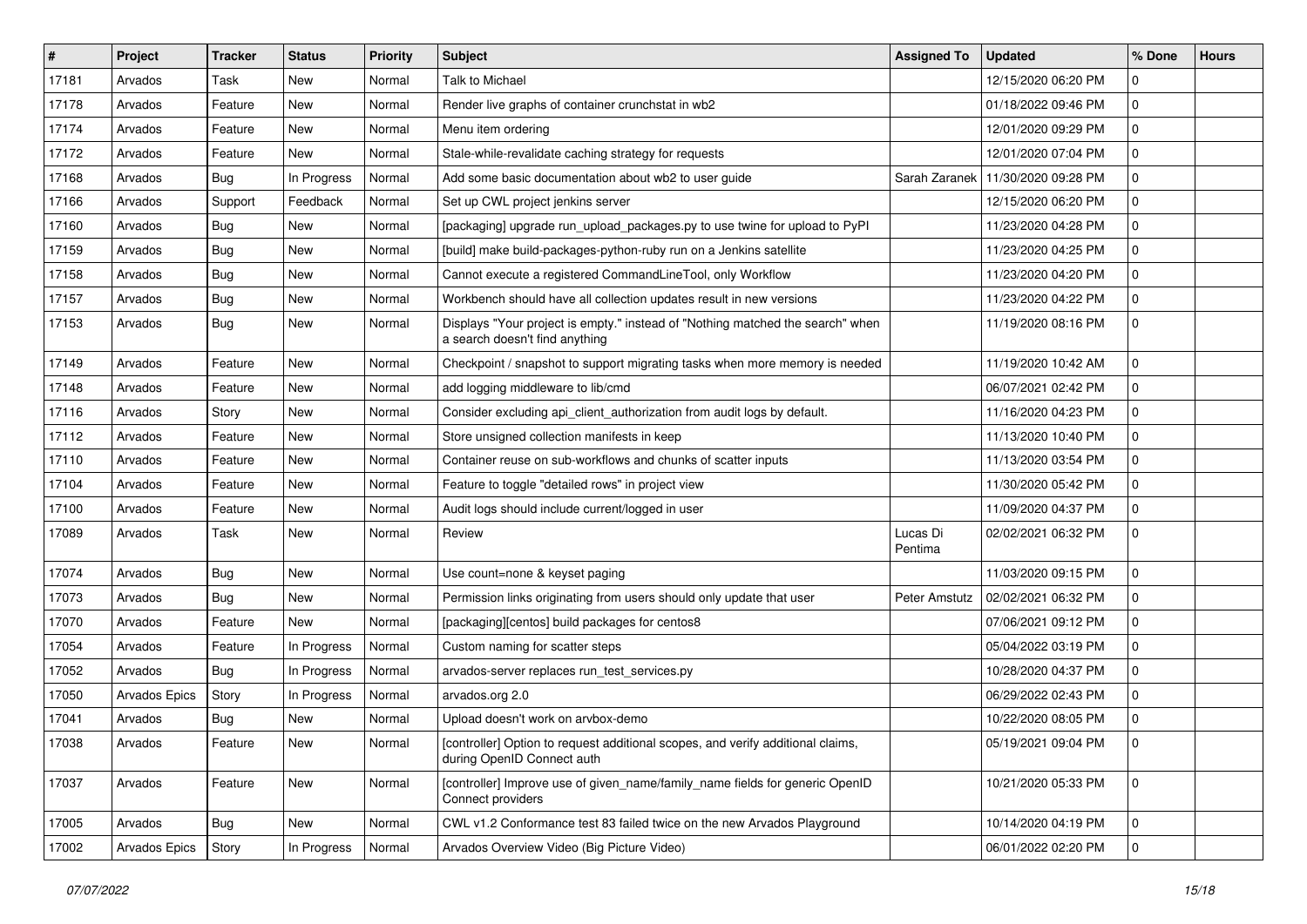| $\#$  | Project                | <b>Tracker</b> | <b>Status</b> | <b>Priority</b> | <b>Subject</b>                                                                                    | <b>Assigned To</b> | <b>Updated</b>      | % Done       | <b>Hours</b> |
|-------|------------------------|----------------|---------------|-----------------|---------------------------------------------------------------------------------------------------|--------------------|---------------------|--------------|--------------|
| 17001 | Arvados Epics          | Story          | New           | Normal          | WGS Demo Works in WB2 and Is Updated to Reflect WB2 Features                                      |                    | 06/01/2022 02:34 PM | 0            |              |
| 16975 | Arvados                | Feature        | <b>New</b>    | Normal          | Direct navigation to federated objects                                                            |                    | 11/03/2020 08:50 PM | 0            |              |
| 16973 | Arvados                | Bug            | New           | Normal          | No "disable re-use" option when running a newly registered workflow                               |                    | 10/07/2020 06:46 PM | 0            |              |
| 16972 | Arvados                | Bug            | New           | Normal          | Container request page doesn't refresh                                                            |                    | 10/07/2020 06:33 PM | 0            |              |
| 16970 | Arvados                | Bug            | <b>New</b>    | Normal          | "Shared" option in sharing dialog is confusing                                                    |                    | 10/07/2020 06:30 PM | 0            |              |
| 16969 | Arvados<br>Workbench 2 | Bug            | <b>New</b>    | Normal          | User with can_manage access can drop own permissions by making "private"                          |                    | 09/10/2021 01:33 PM | 0            |              |
| 16964 | Arvados                | Task           | <b>New</b>    | Normal          | Review                                                                                            | Peter Amstutz      | 07/15/2021 06:55 PM | 0            |              |
| 16945 | Arvados Epics          | Story          | In Progress   | Normal          | WB2 Workflows / containers feature parity                                                         |                    | 06/01/2022 02:16 PM | 0            |              |
| 16943 | Arvados Epics          | Story          | <b>New</b>    | Normal          | WB2 Descriptions, project & collection operations                                                 |                    | 06/01/2022 02:18 PM | 0            |              |
| 16933 | Arvados                | Bug            | <b>New</b>    | Normal          | [login federation] post-trashing collection UX bug                                                |                    | 09/30/2020 04:49 PM | 0            |              |
| 16932 | Arvados                | Bug            | <b>New</b>    | Normal          | [login federation] trashing collections: snackbar issues                                          |                    | 10/02/2020 03:31 PM | 0            |              |
| 16931 | Arvados                | Bug            | <b>New</b>    | Normal          | [login federation] Not Found modal when looking at trashed collection                             |                    | 09/30/2020 04:39 PM | 0            |              |
| 16888 | Arvados                | Bug            | In Progress   | Normal          | Federate container token cannot access resources on other clusters                                | Tom Clegg          | 07/06/2022 03:40 PM | 0            |              |
| 16881 | Arvados                | Task           | <b>New</b>    | Normal          | Review                                                                                            | Peter Amstutz      | 03/17/2021 03:58 PM | 0            |              |
| 16879 | Arvados                | Task           | <b>New</b>    | Normal          | Review                                                                                            | Peter Amstutz      | 09/23/2020 04:27 PM | 0            |              |
| 16871 | Arvados                | Support        | New           | Normal          | Translate NextFlow workflows to CWL with notes                                                    |                    | 09/22/2020 06:18 PM | 0            |              |
| 16870 | Arvados                | Story          | <b>New</b>    | Normal          | Research & create examples of other CWL patterns                                                  | Jiayong Li         | 10/30/2020 04:11 PM | 0            |              |
| 16869 | Arvados                | Story          | New           | Normal          | Go through workflow patterns and add them to the CWL patterns repo                                | Jiayong Li         | 10/30/2020 04:11 PM | 0            |              |
| 16867 | Arvados                | Bug            | <b>New</b>    | Normal          | Rust SDK                                                                                          |                    | 09/23/2020 09:04 AM | 0            |              |
| 16866 | Arvados                | Feature        | New           | Normal          | Support OpenAPI                                                                                   |                    | 10/16/2020 04:50 PM | $\mathbf{0}$ |              |
| 16858 | Arvados Epics          | Story          | <b>New</b>    | Normal          | Collection check in / check out                                                                   |                    | 02/18/2022 09:55 PM | 0            |              |
| 16853 | Arvados                | Bug            | <b>New</b>    | Normal          | [arvbox] various bugs                                                                             |                    | 09/18/2020 08:55 PM | 0            |              |
| 16852 | Arvados                | Bug            | New           | Normal          | [keep-balance] replication level distribution should account for volumes' built-in<br>replication |                    | 07/06/2021 09:12 PM | 0            |              |
| 16851 | Arvados                | Bug            | <b>New</b>    | Normal          | [keep-balance] "underreplicated blocks" are overcounted in log messages                           |                    | 07/06/2021 09:12 PM | 0            |              |
| 16849 | Arvados                | Feature        | <b>New</b>    | Normal          | Investigate / document using Rabix Composer + arv-mount +<br>arvados-cwl-runner                   |                    | 09/18/2020 05:19 PM | 0            |              |
| 16843 | Arvados                | Feature        | New           | Normal          | [a-d-c] admin cli                                                                                 |                    | 07/06/2021 09:08 PM | 0            |              |
| 16832 | Arvados                | Bug            | New           | Normal          | replace linkchecker in our build environment                                                      | Ward<br>Vandewege  | 11/04/2020 05:23 PM | $\mathbf{0}$ |              |
| 16830 | Arvados                | Bug            | <b>New</b>    | Normal          | [keep-web] S3 PutObject response should have content MD5                                          |                    | 07/06/2021 09:12 PM | $\mathbf 0$  |              |
| 16816 | Arvados                | Task           | New           | Normal          | Review                                                                                            |                    | 02/02/2021 06:33 PM | 0            |              |
| 16805 | Arvados                | <b>Bug</b>     | New           | Normal          | "enter" dismisses setup dialog instead of submitting                                              |                    | 09/08/2020 08:46 PM | $\mathbf 0$  |              |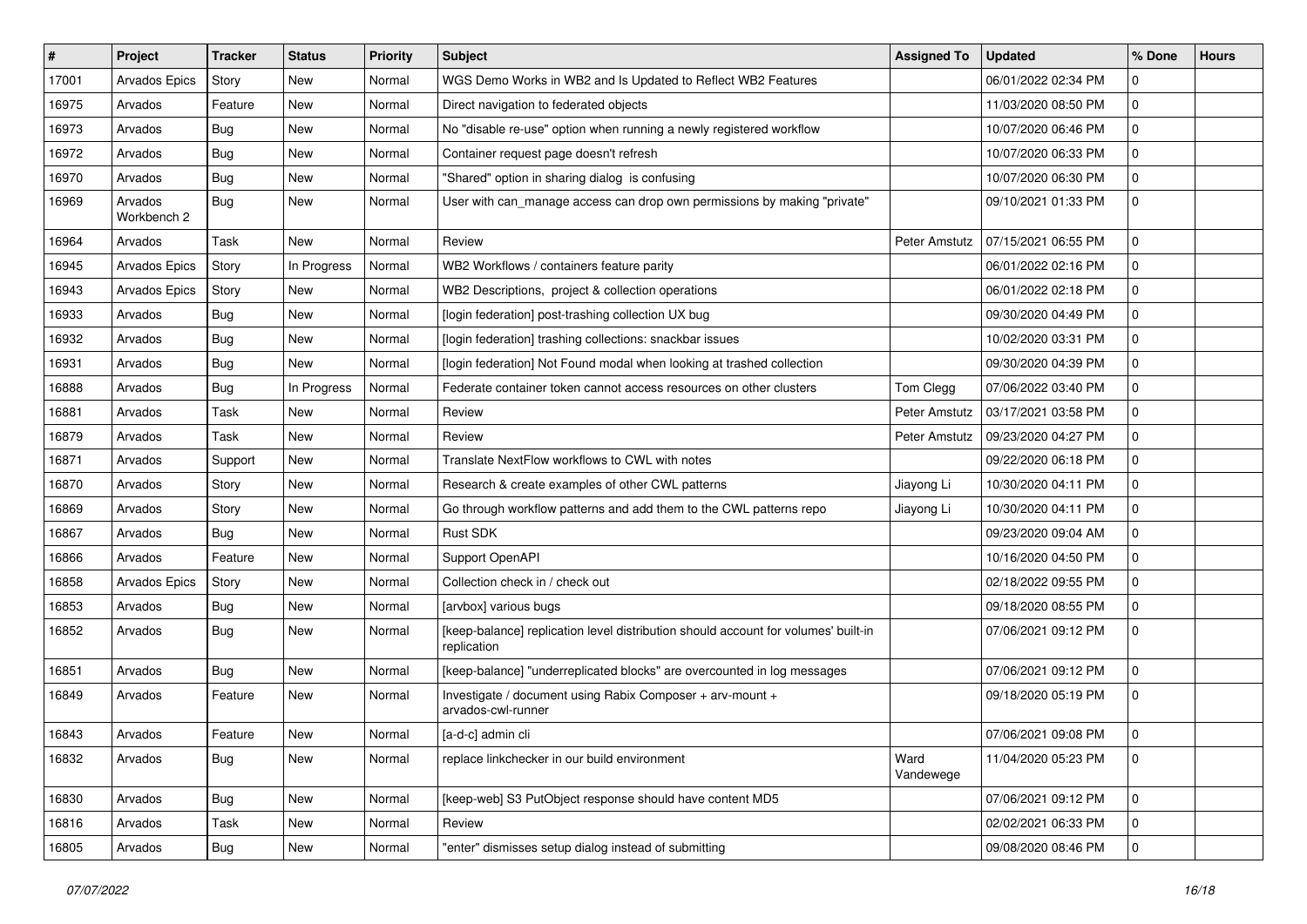| #     | Project       | <b>Tracker</b> | <b>Status</b> | <b>Priority</b> | Subject                                                                                  | <b>Assigned To</b> | <b>Updated</b>      | % Done      | <b>Hours</b> |
|-------|---------------|----------------|---------------|-----------------|------------------------------------------------------------------------------------------|--------------------|---------------------|-------------|--------------|
| 16802 | Arvados       | Feature        | New           | Normal          | [packaging] create an arvados-shell-node package                                         |                    | 07/06/2021 09:08 PM | 0           |              |
| 16800 | Arvados       | Feature        | <b>New</b>    | Normal          | PAM sets Arvados environment vars                                                        |                    | 09/02/2020 05:09 PM | 0           |              |
| 16784 | Arvados       | Feature        | New           | Normal          | Roles view                                                                               |                    | 08/31/2020 03:00 PM | 0           |              |
| 16782 | Arvados Epics | Story          | New           | Normal          | Add-on module system                                                                     |                    | 02/18/2022 09:55 PM | 0           |              |
| 16771 | Arvados       | Bug            | New           | Normal          | [keepstore, arvados-dispatch-cloud] Driver parameter should be specified<br>consistently |                    | 08/26/2020 10:07 PM | $\mathbf 0$ |              |
| 16768 | Arvados       | Task           | <b>New</b>    | Normal          | Review                                                                                   | Peter Amstutz      | 08/26/2020 08:17 PM | $\mathbf 0$ |              |
| 16764 | Arvados       | Task           | New           | Normal          | Review                                                                                   | Tom Clegg          | 01/19/2021 06:29 PM | 0           |              |
| 16744 | Arvados       | Feature        | New           | Normal          | [keep-web] Support more S3 write APIs: DeleteObjects, POST object                        |                    | 07/06/2021 09:12 PM | 0           |              |
| 16741 | Arvados       | Story          | <b>New</b>    | Normal          | Upload verification tool                                                                 |                    | 08/24/2020 03:51 PM | $\mathbf 0$ |              |
| 16738 | Arvados       | Feature        | <b>New</b>    | Normal          | [a-d-c] introduce concept of "quota partition"                                           |                    | 07/06/2021 09:08 PM | 0           |              |
| 16728 | Arvados       | Story          | New           | Normal          | Migrate federated workflow and federation user migrate tests to use<br>arvados-boot      |                    | 08/19/2020 05:05 PM | $\mathbf 0$ |              |
| 16701 | Arvados       | Feature        | <b>New</b>    | Normal          | Tool to compare contents of a local file system to contents of a collection              |                    | 08/14/2020 08:13 PM | $\mathbf 0$ |              |
| 16682 | Arvados       | Bug            | <b>New</b>    | Normal          | Missing nodejs should not be a fatal error for submitting a workflow                     | Nico César         | 06/07/2021 03:01 PM | 0           |              |
| 16673 | Arvados       | Support        | New           | Normal          | Document using OpenID Connect support for AAI                                            | Peter Amstutz      | 01/19/2021 06:29 PM | $\mathbf 0$ |              |
| 16664 | Arvados       | Story          | New           | Normal          | Remove legacy config loading                                                             |                    | 08/04/2020 08:27 PM | 0           |              |
| 16658 | Arvados       | Bug            | New           | Normal          | [Bug] "Move/Copy To" Dialog does not list all possible target locations.                 |                    | 07/30/2020 05:31 PM | 0           |              |
| 16656 | Arvados       | Bug            | New           | Normal          | Arvados bug (GUI): Favorites not displayed in ARV move function                          |                    | 07/30/2020 05:29 PM | 0           |              |
| 16651 | Arvados       | Feature        | New           | Normal          | Show sharing dialog also for users with read and write permissions                       |                    | 07/30/2020 05:11 PM | 0           |              |
| 16650 | Arvados       | Feature        | New           | Normal          | Downloading and open in new tab for subfolders in data collection                        |                    | 07/30/2020 05:09 PM | 0           |              |
| 16646 | Arvados       | Feature        | <b>New</b>    | Normal          | Search in Data collection                                                                |                    | 07/30/2020 05:05 PM | 0           |              |
| 16644 | Arvados       | Feature        | <b>New</b>    | Normal          | Move files into existing collection                                                      |                    | 07/30/2020 05:03 PM | 0           |              |
| 16643 | Arvados       | Feature        | New           | Normal          | Notification functionality                                                               |                    | 07/30/2020 05:02 PM | 0           |              |
| 16642 | Arvados       | Feature        | New           | Normal          | Processes page                                                                           |                    | 07/30/2020 05:02 PM | 0           |              |
| 16641 | Arvados       | Feature        | <b>New</b>    | Normal          | Move / copy dialog with search field                                                     |                    | 02/23/2021 04:52 PM | 0           |              |
| 16640 | Arvados       | Feature        | New           | Normal          | Cluster c97qk interferes with proper search function                                     |                    | 07/30/2020 05:00 PM | 0           |              |
| 16639 | Arvados       | Feature        | <b>New</b>    | Normal          | Display number of hits for search function                                               |                    | 07/30/2020 04:57 PM | 0           |              |
| 16638 | Arvados       | Feature        | New           | Normal          | Open search result in new tab                                                            |                    | 07/30/2020 04:56 PM | 0           |              |
| 16633 | Arvados       | Bug            | New           | Normal          | "Arvados VM" is not defined in the docs                                                  |                    | 07/26/2020 10:53 AM | 0           |              |
| 16617 | Arvados       | Feature        | New           | Normal          | Improve arv-copy for workflows                                                           |                    | 07/26/2021 06:01 PM | $\mathbf 0$ |              |
| 16614 | Arvados       | Bug            | New           | Normal          | Submitting workflows with large numbers of file inputs is very slow                      |                    | 11/03/2020 08:10 PM | $\mathbf 0$ |              |
| 16610 | Arvados       | Task           | New           | Normal          | Review                                                                                   |                    | 07/07/2021 06:59 PM | $\mathbf 0$ |              |
| 16607 | Arvados       | Task           | New           | Normal          | Review                                                                                   |                    | 06/29/2022 05:56 PM | $\mathbf 0$ |              |